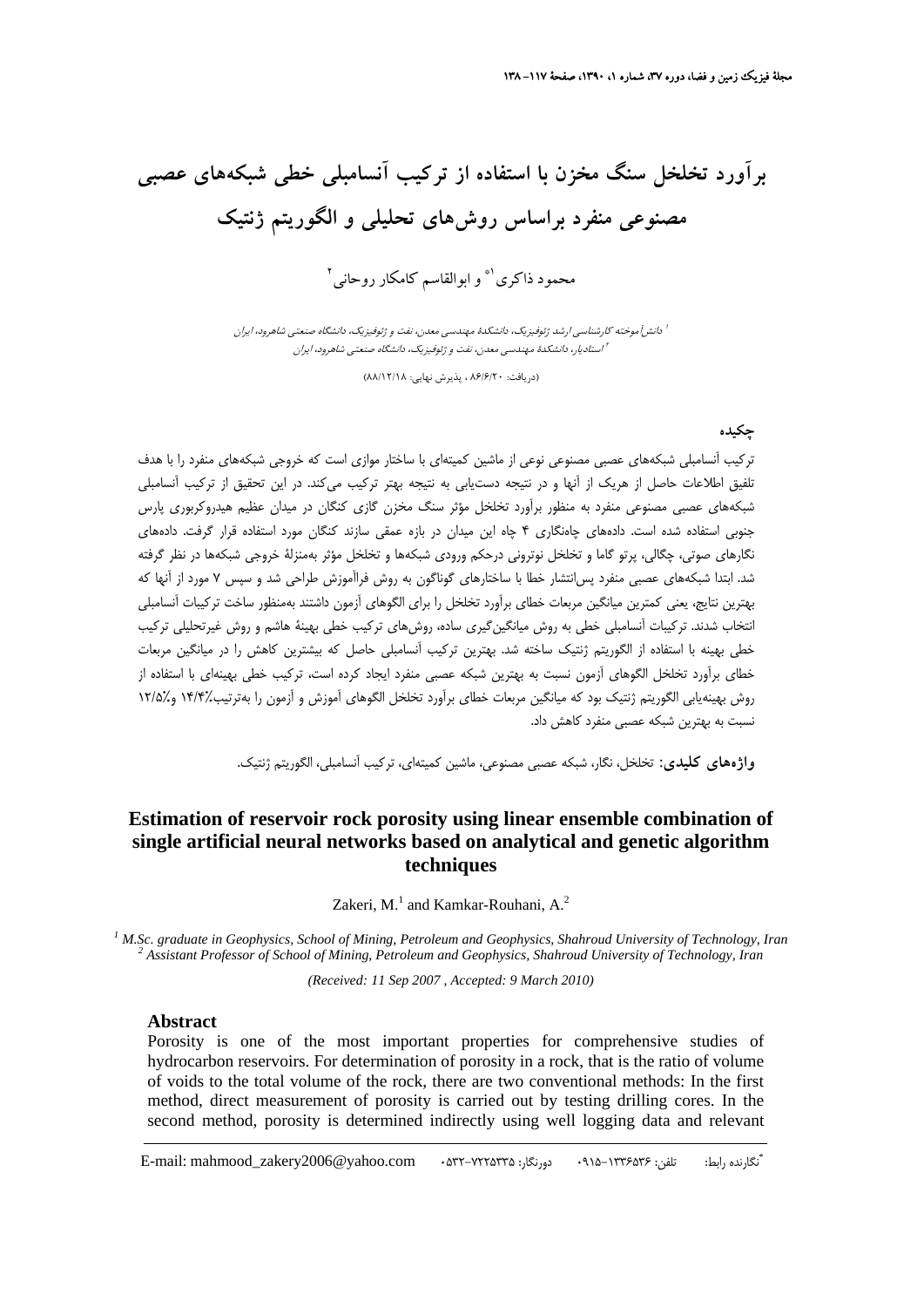mathematical relations or equations. There are some limitations and difficulties for determination of porosity using both the above methods. Using the artificial neural networks (ANNs) method for this purpose can reduce these difficulties remarkably, and also, contains acceptable results. Solving any problem using ANNs needs a three-step procedure: training, generalization and operation. In the training step, the network teaches the patterns that exist in the inputs and the relation between the inputs and the outputs of the training set. Generalization is the ability of the network to present acceptable responses for the inputs that have not been included in the training set (unseen patterns). Operation is the use of the network for the objective problem. Obviously the network, which is used in the operation step, must be well trained and have a suitable generalization performance. One of difficulties which may occur for a network after being trained, is overfitting that is the same as poor generalization performance. If conditions are so that the network is trained to a favorable amount of error reduction for training patterns or to a distinct number of epochs but overfitting does not occur, in this state the training is called overtraining. In the ANNs method, a number of networks are trained. These networks are evaluated using a suitable performance criterion, for example mean square errors (MSE), and based on this criterion, the best network is selected. Although selecting the best single neural network generates the best obtained pattern, it leads to loss of information existing in the other networks. There is the drawback that the generalization performance of the best selected network for unseen patterns is limited and more over, error in estimation is common. If we accept that for all possible test patterns, complete or 100 % generalization is impossible, we have a convincing reason to search for methods for improving the performance of ANNs. For this purpose, a combination of trained networks using suitable methods has been proposed because this work may lead to integrate the information of the networks of the components in the combination and thus to help the enhancement of the accuracy of the results and the generalization performance of the combination in comparison with the best selected network. Using a combination of single neural networks, multiple network systems which are also called committee machine (CM), are generated to access better results for problems that a network alone cannot solve or may be solved effectively using CM. Ensemble combination of ANNs is a type of CM having parallel structure in which any of its components or networks solely presents a solution for the objective problem, and then the solution results are combined in a proper manner. In function estimation problems, ensemble combinations can be made linearly or nonlinearly. In this research work, linear ensemble combination of single artificial neural networks was applied in order to estimate the effective porosity of the Kangan gas reservoir rock in the giant Southern Pars hydrocarbon field. From the view point of structural geology, the Kangan gas deposit is an asymmetric anticline with a northwest-southeast spread whose southeast side is turned. This geologic formation consists of dolomite, limestone, dolomitic lime and thin layers of shale. Well logging data acquired from 4 wells in the area at a depth interval corresponding to the Kangan formation were used. 215 selected patterns from wells SP1, SP3 and SP13 were used for training the networks and 89 selected patterns from well SP6 were used for testing the generalization performance of the networks. In each pattern, acoustic, density, gamma ray and neutron porosity well log data were considered as the inputs of the networks and the effective porosity data were assigned as the outputs of the networks. First, back propagation single neural networks having different structures (totally 90 structures) were trained using the overtraining method. Then, 7 networks which had the best results, i.e. containing minimum MSE in the test step, were selected for making ensemble combinations. 120 Linear ensemble combinations of these 7 networks (i.e. 21 two-fold combinations, 35 three-fold combinations, 35 four-fold combinations, 21 five-fold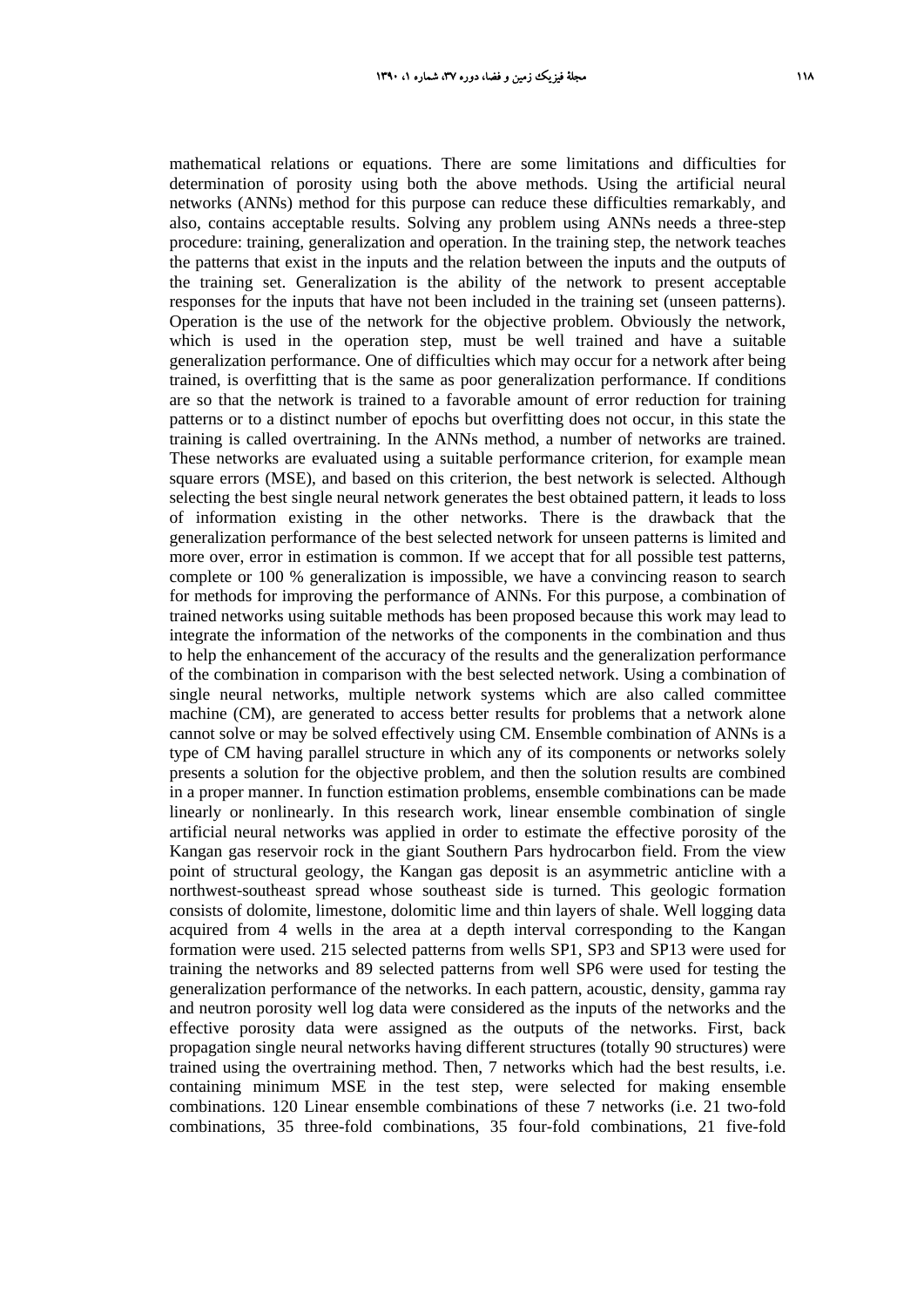combinations, 7 six-fold combinations and 1 seven-fold combination) were constructed using analytical methods including simple averaging and four different Hashem's optimal linear combination (OLC) methods, i.e. unconstrained MSE-OLC with a constant term, constrained MSE-OLC with a constant term, unconstrained MSE-OLC without a constant term and constrained MSE-OLC without a constant term. In Hashem's methods, coefficients of networks in MSE-OLC are computed by performing a set of matrix operations. Then the best produced combination using the above-mentioned 5 analytical methods was selected from each of two-fold, three-fold, four-fold, five-fold, six-fold and seven-fold combination sets (i.e. the combination which contained minimum MSE in the test step). For the 6 selected combinations, in addition to analytical methods, the coefficients of MSE-OLC were computed using genetic algorithm (GA). The best produced analytical ensemble combination, which with respect to the other analytical combinations had the maximum reduction in MSE of the test step compared to the best single neural network, was a three-fold unconstrained MSE-OLC without constant term. This combination in comparison with the best single neural network decreased the MSE in the training and test steps 6.3 % and 4.9 %, respectively. Despite this, the best ensemble combination among all the combinations was a six-fold OLC obtained using the GA optimization method. This best ensemble combination, compared to the best single neural network, reduced the MSE in the training and test steps 14.4% and 12.5%, respectively. Generally, in the all cases that were investigated, OLC using GA yielded better results as it caused more reduction in MSE of the test step compared to analytical combinations. However, OLCs using Hashem's methods compared to other combinations generally contained more reductions in MSE of the training step.

**Key words:** Porosity, Log, Artificial neural network, Committee machine, Ensemble combination, Genetic algorithm.

با آزمايش روي مغزهها است. در ارتباط با اندازهگيريهاي مغزه، مسائل و مشكلاتي وجود دارد. مغزهگيري و بهدست آوردن اطلاعات از مغزه مشكل، وقتگير و بسيار پرهزينه است و به همين دليل محاسبة تخلخل از روي مغزه در همة چاهها كاري غيرمعمول است. تغيير شرايط مؤثر روي مغزه در آزمايشگاه نسبت به عمق برداشت و در نتيجه تغيير در خصوصيات فيزيكي آن بايد مورد توجه قرار گيرد. همچنين ممكن است خواص مغزة كوچك برداشته شده در يك عمق معين، نشاندهندة خواص حجم كافي از سازند در اين عمق نباشد. علاوهبراين، اندازهگيريهاي آزمايشگاهي روي مغزه، در معرض خطا قرار دارد. روش دوم كه غيرمستقيم است استفاده از نگارهاي چاه است. علاوه بر سهولت و مزاياي **1 مقدمه** 

تخلخل هر سنگ نسبت حجم فضاهاي خالي موجود در آن به حجم كلي سنگ است. تخلخل مؤثر، تخلخل پيوستهاي است كه در آن امكان حركت شاره و در نتيجه دسترسي و استحصال آن وجود دارد و بنابراين تخلخل ناپيوسته، خلل و فرج اشغال شده با آب جذبي و آب محصور در شيلها را شامل نميشود. در واقع اين نوع تخلخل است كه موردنظر مهندسان و كارشناسان نفتي است زيرا تراوايي سنگ و توان بهرهدهي آن به ميزان تخلخل مؤثربستگي دارد.

تعيين تخلخل در حكم يكي از پارامترهاي بسيار مهم و اساسي در تحقيقات جامع مخزن، از اهميت خاصي برخوردار است. بهطور معمول براي تعيين تخلخل مخزن دو راه وجود دارد: روش اول اندازهگيري مستقيم تخلخل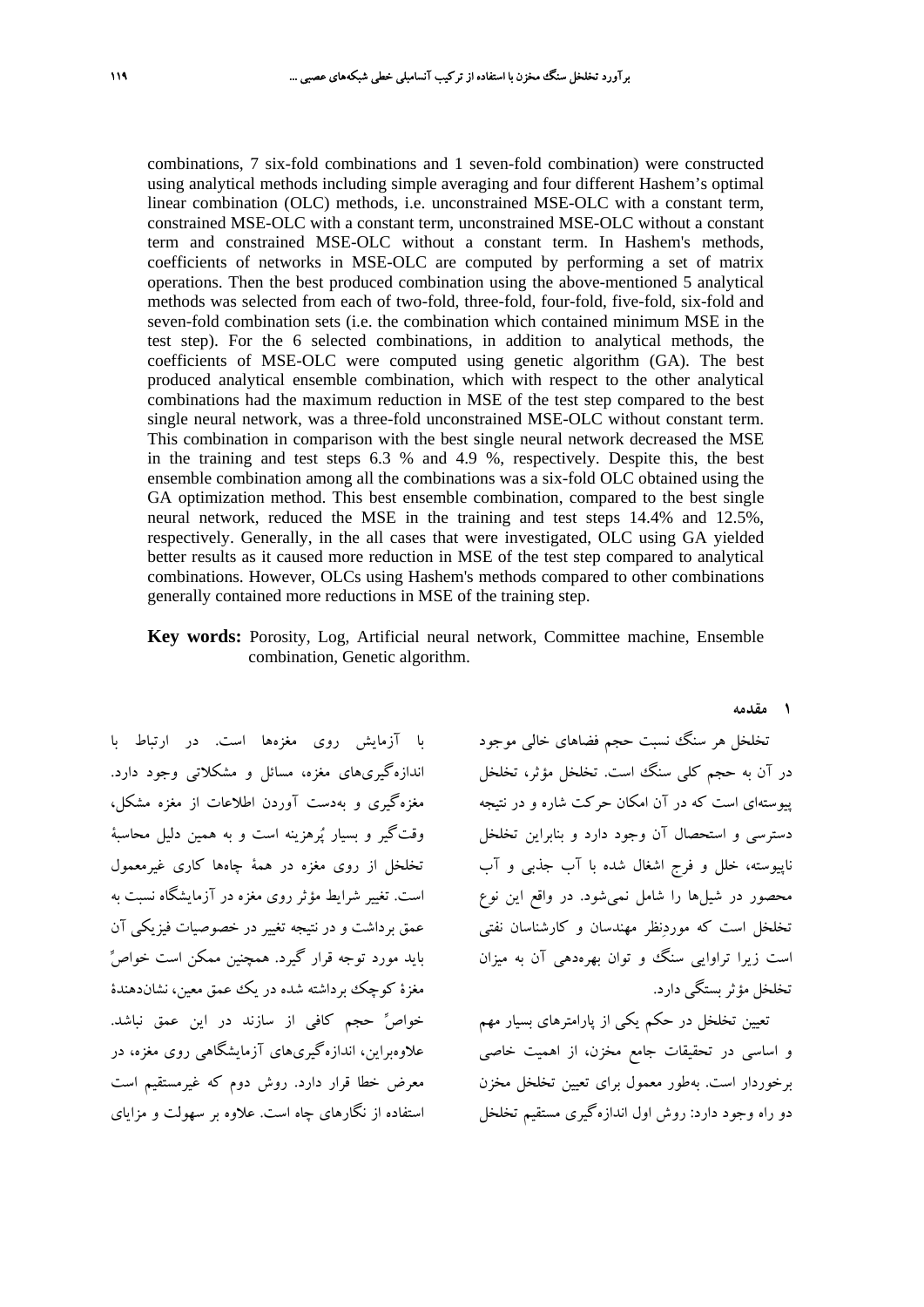مصنوعي در تحليل كمي خصوصيات و ويژگيهاي مخزن با استفاده از دادههاي نگارها صورت گرفته است، مثلاً هوانگ و ويليامسون (1997) و هوانگ و همكاران (1996) از روش شبكه عصبي به منظور برآورد تخلخل و تراوايي در ميادين هيدروكربوري فلاتقاره شرق كانادا بهره گرفتهاند. تحقيقات آنها نشان ميدهد كه روش شبكه عصبي نسبت به روشهاي رگرسيون خطي چندمتغيره، رگرسيون غيرخطي چندمتغيره و برآورد با استفاده از روابط تجربي و نيمهتجربي، نتايج بسيار بهتري دارد. هلي و همكاران (2001) نيز با استفاده از شبكه عصبي، تخلخل و تراوايي را در يكي از مخازن درياي شمال با دقت كافي كه بيشتر نيازهاي عملي را جوابگو است ارزيابي كردهاند.

عليرغم همة تواناييها و امتيازات روش شبكه عصبي مصنوعي، با توجه به اينكه براي همة حالتهايي كه قبلاً شبكه عصبي آنها را تجربه نكرده است و به شبكه عرضه نشدهاند برآورد 100% درست غيرممكن است، بنابراين جستوجوي روشي براي افزايش دقت روش شبكه عصبي توجيه منطقي پيدا ميكند. همچنان تلاشها براي ارتقاي اين روش ادامه دارد. استفاده از سامانههاي چندشبكهای (Multiple networks systems) كه از آنها به شبكه عصبي كميتهاي يا ماشين كميتهاي ( Committee machine يا بهطور خلاصه CM (نيز تعبير ميشود و ميتوان گفت تركيبي از چندين شبكهاند كه بهطور منفرد و مجزا آموزش ديدهاند، بهاينمنظور پيشنهاد شده است. در رهيافت ماشين كميتهاي تأكيد بر آن است كه از همه اطلاعات مفيد، حداكثر استفاده شود و نه اينكه با انتخاب يك شبكه بهمنزلة بهترين شبكه، از اطلاعات مفيد ساير شبكهها صرفنظر شود.

پارمانتو و همكاران (1996) روشن ساختند كه استفاده از ميانگينگيري ساده چندين شبكه با ساختار و مجموعه آموزشي يكسان و پارامترهاي اوليه تصادفي متفاوت،

اقتصادي روشهايي كه تخلخل را براساس اندازهگيريهاي نگارها تعيين ميكنند، اين روشها اطلاعات را به صورت پيوسته در اختيار كارشناس قرار ميدهند و در يك عمق مشخص، از حجم بزرگتري از سازند تأثير ميپذيرند. نگاري وجود ندارد كه مستقيماً بتواند تخلخل را اندازهگيري كند اما متخصصان از روشهاي گوناگوني استفاده ميكنند تا تخلخل را از دادههاي نگارها محاسبه كنند (هرست و همكاران، 2000). روشهايي كه بهطور معمول از آنها براي تعيين تخلخل و يا هر ويژگي مخزني ديگر از روي نگارهاي چاه استفاده ميشود شامل فرضها و شرايطي هستند كه در صورت اقناع آنها، نتايج حاصل صحيح است و در غير اين صورت ميبايد تصحيحات لازم به روشي مناسب اعمال شود. همچنين روابط و معادلاتي كه از آنها در اين روشها استفاده ميشود شامل ضرايب و عبارتهايي هستند كه به نقطه قرائت و سنگشناسي و زمينشناسي آن بستگي دارد و بهطوركلي ناشناختهاند و بايستي با تحليل نمونههاي سنگي تعيين شوند، مثلاً ناخالصي رسي، نوع شاره منافذ، چگالي دانهاي در روابط مربوط به نگار چگالي و زمان گذر موج در دانهها در روابط مربوط به نگار صوتي.

چنانچه از روش شبكه عصبي مصنوعي ( Artificial network neural يا بهطور خلاصه ANN (براي برآورد تخلخل استفاده شود، حداقل ميتوان گفت بعد از آنكه شبكة مناسب طراحي شد، در مرحله اجرا (Operation (و كاربرد، ما را از فرمولها و روابطي كه نياز به تعيين ضرايب و عبارات لازم دارند و همچنين تصحيحات ناشي ازمحقق نشدن فرضها و شرايط حاكم بر روش مورد استفاده بينياز ميكند زيرا شبكه اين موارد را در مرحلة آموزش (Training (آموخته و در مرحلة تعميم (Generalization(، توانايي شبكه در اعمال آنها مورد آزمون قرار گرفته است.

تحقيقات زيادي در زمينه كاربرد شبكههاي عصبي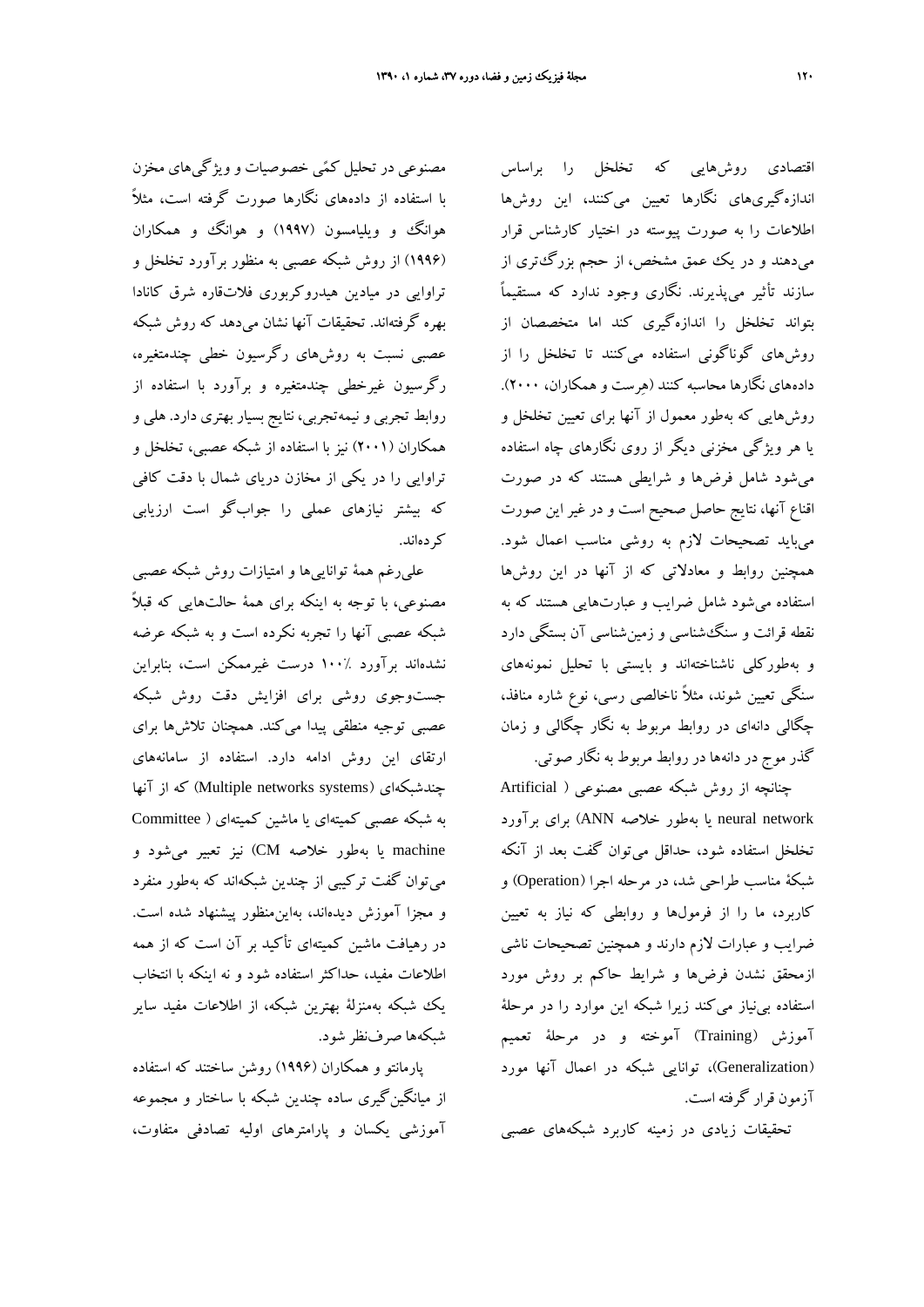ميتواند به مقدار ِ قابلتوجهي واريانس خطا را كاهش دهد و نسبت به روش انتخاب بهترين شبكه، كارايي بيشتري دارد. نافتالي و همكاران (1997) به بررسي عملكرد ماشين كميتهاي پرداختند. بنابر نتايج آنها، ماشين كميتهاي واريانس خطاي برآورد را كاهش ميدهد ولي كاهشي در اُريبي (bias (خطا ايجاد نميكند، درحاليكه هاشم (1997) روش تركيب خطي بهينة ( linear Optimal combination يا OLC (نامقيد را به منظور حذف اُريبي پيشنهاد كرد. شاركي و همكاران (2000) نيز رهيافت آزمون و انتخاب (Test and select approach) را به منظور انتخاب تركيبات آنسامبلي ( Ensemble combinations (كارآمد شرح دادهاند.

ميزان بهكارگيري شبكههاي عصبي كميتهاي در علوم مربوط به زمين و از جمله چاهنگاري، نسبت به شبكههاي عصبي منفرد، بسيار محدودتر است. چند مورد از آنها عبارتاند از: فانگ و همكاران (1997) از تركيب مدولهاي شبكههاي عصبي (networks neural Modular يا بهطور خلاصه MNN (كه نوعي از ماشين كميتهاي است براي تشخيص جنس و درصد كانيهاي سنگهاي مجاور يك چاه از روي نگارهاي چاه استفاده كردهاند و نتايج را با شبكه پسانتشار خطاي منفرد مورد مقايسه قرار دادند. مقايسه نشان ميدهد كه تركيب مدولهاي شبكههاي عصبي، مدت زمان آموزش و ميانگين مربعات خطا (MSE (را نسبت به شبكه پسانتشار خطاي منفرد به ميزان زيادي كاهش داده است.

بات (2002) با استفاده از شبكههاي عصبي كميتهاي به برآورد تخلخل، تراوايي و اشباع شارههاي مخزني در ميادين نفتي درياي شمال پرداخته است. وي براي برآورد تخلخل از تركيب آنسامبلي شبكهها كه نوعي ديگر از ماشين كميتهاي است بهره گرفته است. در تركيب آنسامبلي مورد استفاده، نتايج 9 شبكه منفرد با هم تركيب شده است. نتيجه آنسامبل حاصل، از نتايج هريك از 9

شبكه جزء بهتر است و بهخوبي توانسته است تخلخل را برآورد كند. وي در برآورد تراوايي از روش مدولهاي استفاده كرده است. دامنه تراوايي به سه زيردامنه تقسيم و هريك از سه مدول دستگاه با استفاده از يكي از زيردامنهها آموزش داده شده است. با هدف افزايش دقت، بهجاي استفاده از يك شبكه عصبي در هر مدول، از يك تركيب آنسامبلي متشكل از 5 شبكه عصبي منفرد در هر مدول استفاده كرده است. مقايسه نتايج روش شبكه عصبي منفرد با نتايج اين ماشين كميتهاي نشان ميدهد كه در برآورد تراوايي، ماشين كميتهاي دقت بيشتر و خطاي كمتري داشته است. براي محاسبه اشباع هريك از سه شاره مخزني آب، نفت و گاز، از يك ماشين كميتهاي استفاده شده كه تركيب آنسامبلي 9 شبكه پرسپترون با ساختار 4-4-1 است. هريك از اين تركيبات آنسامبلي يكي از سه بلوك ساختاري يك تركيب مدولهاي را تشكيل ميدهد. تركيب آنسامبلي نتايج 9 شبكه بهخوبي توانسته است خطا را نسبت به شبكههاي منفرد جزء كاهش دهد.

چن و لين (2006) نيز از يك ماشين كميتهاي متشكل از سه فرمول تجربي براي برآورد تراوايي استفاده كردهاند. آنها از دو روش ميانگينگيري ساده و ميانگينگيري وزني بهمنظور تركيب فرمولها بهره گرفتهاند. در روش ميانگينگيري وزني، ضرايب بهينه فرمولها با استفاده از روش الگوريتم ژنتيك تعيين شده است. نتايج نشان ميدهد كه ميانگين مربعات خطاي برآورد تراوايي الگوهاي آموزش با استفاده از ميانگين گيري وزني ./۶ نسبت به بهترين فرمول تجربي كاهش پيدا كرده است. همچنين ميانگين مربعات خطاي برآورد تراوايي الگوهاي آزمون توان تعميم، با استفاده از ميانگينگيري وزني و ميانگينگيري ساده به ترتيب6% و15% نسبت به بهترين فرمول تجربي كاهش يافته است.

كفايت نداشتن و محدود بودن تحقيقات صورتگرفته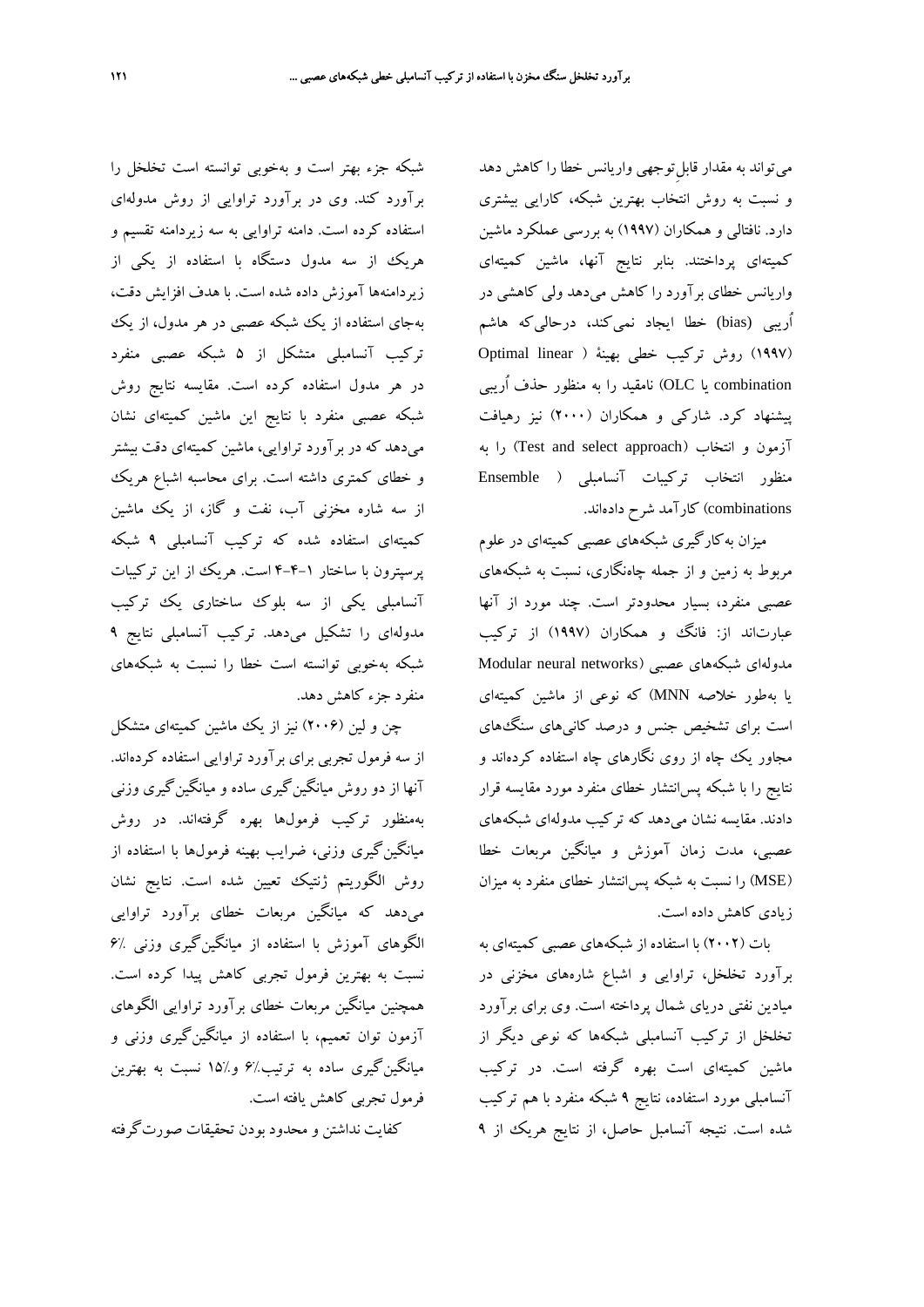در زمينه ماشين كميتهاي، بهخصوص درباره كاربرد آن در تحقيقات مخزن، باعث شده است تا نقاط قوت و ضعف روشهاي متفاوت ساخت آنها مبهم باشد، به همين دليل تحقيقات نظري و كاربردي بيشتر با هدف رفع اين ابهامات ضروري است.

هدف از تحقيق حاضر، برآورد تخلخل سنگ مخزن با استفاده از دو رهيافت شبكههاي عصبي منفرد و شبكههاي عصبي كميتهاي است تا درنهايت با مقايسه نتايج، ببينيم كه آيا در اين مورد تحقيقي خاص، ماشين كميتهاي ميتواند نتايج روش شبكههاي عصبي منفرد را بهبود دهد يا خير و در صورت مثبت بودن پاسخ، چه عواملي بر ميزان بهبود و ارتقاي نتايج تأثير ميگذارند.

متأسفانه در كشورمان تحقيقي در مورد كاربرد ماشين كميتهاي در برآورد و تشخيص ويژگيها و خصوصيات مخزني مشاهده نشد و به نظر ميرسد كه اين تحقيق گام اولي است كه در اين زمينه برداشته ميشود. اميدواريم با بررسي در اين مورد، مقداري از اين خلأ را اگر چه بسيار اندك، جبران كنيم و اين تحقيق بتواند نقطه آغازي مفيد و مناسب براي پژوهشهاي آينده باشد.

**2 شبكههاي عصبي مصنوعي** 

شبكههاي عصبي مصنوعي سامانههايي پويا و غيرخطياند كه تعداد زيادي واحد پردازش به نام نرون (Neuron( مصنوعي را دربرميگيرند و بهطور كلي در سه نوع لاية ورودي، مياني و خروجي تعبيه شدهاند. شكل 1 نمايشي از



قسمتهاي گوناگون اين نرون به شرح زيراست: 1) سيناپسها كه هريك با وزني مختص به خودش تعيين *x* در ورودي سيناپس <sup>j</sup>اُم با ضرب *<sup>j</sup>* ميشوند. سيگنال با نرون kاُم ارتباط پيدا ميكند. 2) *wkj* شدن در وزن يك جمعكننده كه سيگنالهاي وزندار را با هم جمع ميكند. 3) يك تابع انتقال يا فعالساز كه مقدار خروجي جمعكننده را به خروجي نرون تبديل ميكند. 4) همچنين ) دارد كه وظيفة آن كاهش و يا *bk* هر نرون يك اُريبي ( افزايش ورودي تابع انتقال است. به مجموعة وزنهاي سيناپسي و اُريبي نرونها، پارامترهاي شبكه گفته ميشود. خروجي نرون kاُم به صورت زيربيان ميشود:

$$
y_k = \varphi(v_k) = \varphi(u_k + b_k) \tag{1}
$$

كه در آن:

$$
u_k = \sum_{j=1}^{m} w_{kj} x_j \tag{Y}
$$

براي حل هر مسئلهاي، شبكههاي عصبي سه مرحله را طي ميكنند: آموزش، تعميم و اجرا (حسني پاك و شرفالدين، 1380). آموزش فرايندي است كه طي آن، شبكه الگوي موجود در وروديها و ارتباط بين وروديها و خروجيهاي مجموعة الگوهاي آموزشي را فرا ميگيرد و منجر به دستيابي به پارامترهاي بهينه براي هر نرون شبكه ميشود. تعميم، توانايي شبكه در عرضة جواب قابل قبول در گرو وروديهايي كه در مجموعة آموزشي نبودهاند است. اجرا، استفاده از شبكه در عملكردي است كه به آن منظور طراحي شده است. بديهي است كه شبكهاي كه در مرحله كاربرد و اجرا مورد استفاده قرار ميگيرد بايستي بهخوبي آموزش ديده باشد و از توان تعميم مناسبي برخوردار باشد. يكي از مشكلاتي كه در طي آموزش شبكه ممكن است پيش بيايد بيشبرازش (Overfitting (و يا همان توانايي تعميم كم است. اگر شرايط به گونهاي باشد كه شبكه تا كاهش خطا به مقدار مطلوب براي الگوهاي آموزش و يا به تعداد معيني دوره،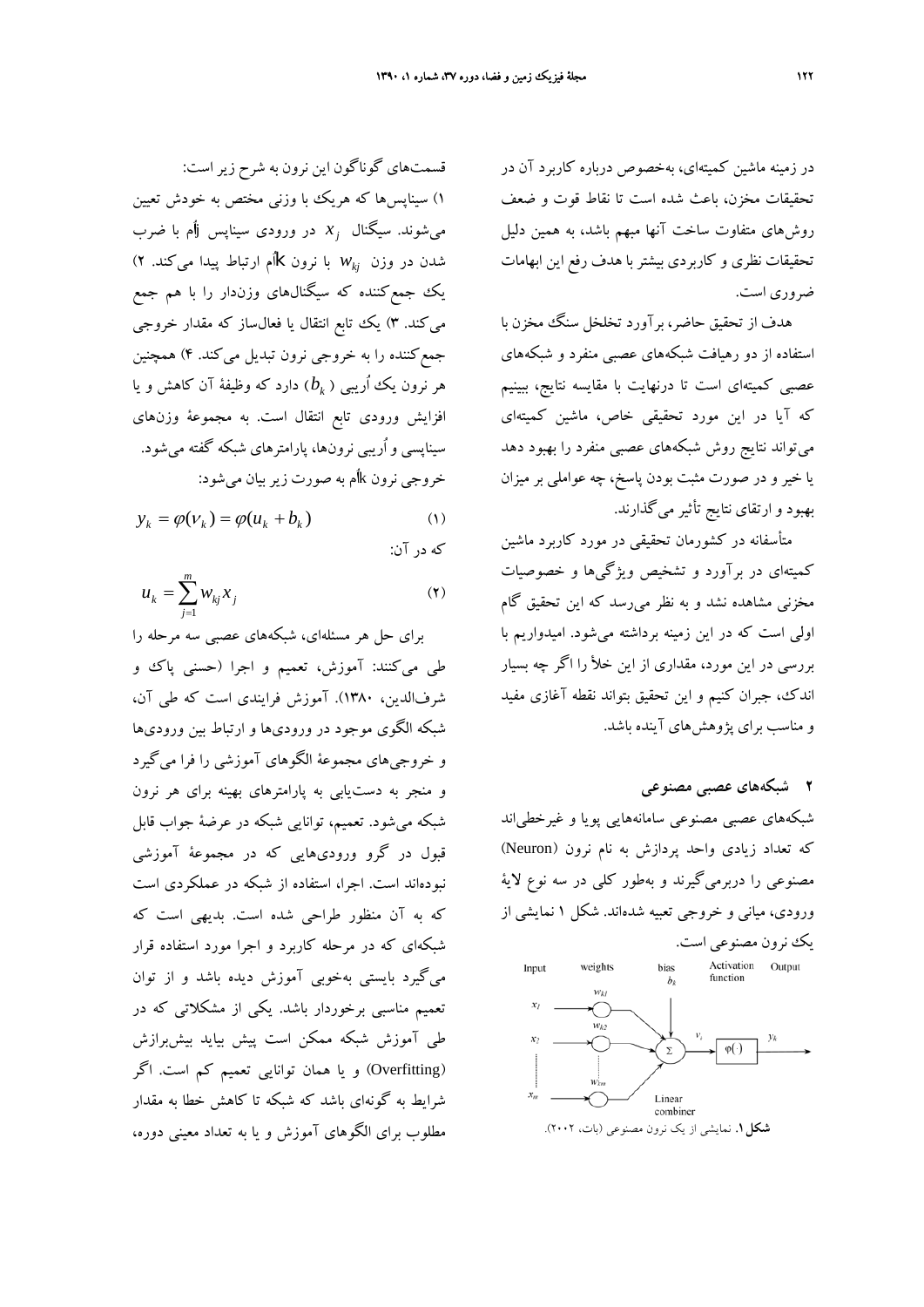آموزش ببيند ولي دچار بيشبرازش نشود اين روش آموزش را فراآموزش (Overtraining (مينامند.

**3 الگوريتم ژنتيك** 

الگوريتم ژنتيك (Algorithm Genetic يا بهطور خلاصه GA (يك روش بهينهيابي قدرتمند است كه براساس الگوي گزينش (Selection (و تكامل (Evolution ( زيستي عمل ميكند و ميتوان آن را در حل انواع گوناگوني از مسئلههاي بهينهيابي كه با روشهاي متعارف بهخوبي قابل حل نيستند به كار برد. اين الگوريتم با ايجاد يك جمعيت (Population) اوليه از حلها كه در اصطلاح كروموزم (Chromosome (ناميده ميشوند، شروع ميشود. جمعيت جاري با هدف دستيابي به يك راهحل بهينه متحول ميشود. بهمنظور ايجاد جمعيت جديد از جمعيت جاري، با استفاده از تابع خاصي، مقدار تابع هدف به ازاي كروموزمهاي جمعيت جاري مقياسبندي ميشود تا مقدار برازش هريك از كروموزمها تعيين شود. آنگاه با استفاده از روشهايي خاص و براساس مقدار برازش، تعدادي از كروموزمهاي جمعيت جاري بهمثابة والد انتخاب ميشوند. بنابر اصل نخبهگرايي (Elitism(، تعداد خاصي از كروموزمهاي جمعيت جاري كه بيشترين برازش را داشتهاند، بدون تغيير در نسل بعد حفظ ميشوند و بقيه كروموزمهاي جمعيت جديد با استفاده از والدين و براساس دو قانون زيستي تقاطع (Crossover (و جهش (Mutation (توليد ميشوند. در تقاطع، كروموزمهاي جديد كه دراصطلاح به آنها بچه گفته ميشود از تركيب يك جفت از والدها توليد ميشوند؛ ولي در جهش، بچه از اعمال تغييرات در يك والد ايجاد ميشود. بعد از چندينبار توليد نسل، الگوريتم ژنتيك همگرا ميشود و به يك راهحل بهينه تقريباً مطلق با برازش خوب براي تابع هدف ميرسد. در الگوريتم ژنتيك، معيارهاي گوناگوني براي توقف روند توليد نسل وجود دارد كه با تحقق يكي

از آنها، الگوريتم متوقف ميشود، مثلاً بيشينه دفعات توليد نسل را ميتوان تعيين كرد و يا زماني كه مقدار برازش يكي از كروموزمهاي جمعيت جاري از يك حد تعيين شده بيشترباشد توليد نسل متوقف ميشود.

**4 شبكههاي عصبي كميتهاي** 

چنــانكــه گفتــه شــد در روش شــبكه عــصبي مــصنوعي، تعدادي شبكة آموزشديده توليد ميشود. اين شـبكههـا بـا اســتفاده از يــك معيــار عملكــرد مناســب (مــثلاً ميــانگين مربعات خطا) سنجش ميشوند و براين اساس بهترين شبكه )، *NNb* انتخاب ميشـود. انتخـاب بهتـرين شـبكه منفـرد ( اگرچه بهترين الگوي حاصل را توليد مي كند امـا باعـث از دست رفتن اطلاعاتي ميشود كه در ديگر شبكه هـا وجـود داشته است. بنابراين به جاي اينكه يكي از شبكه ها بـهمنزلـة بهترين شبكه انتخاب و از بقيـه صـرف نظـر شـود، تركيـب شبكههاي آموزشديده با استفاده از روشي مناسب پيشنهاد شده است، زيرا اين كار ممكـن اسـت بـه تلفيـق اطلاعـات شبكههاي جزء تركيـب و در نتيجـه افـزايش دقـت و تـوان تعميم كمك كند. با استفاده از تركيب شبكه هـاي منفـرد، سامانههاي چندشبكهاي توليد ميشود تا در مسئلههايي كـه يك شبكه قادر بـه حـل آنهـا نيـست و يـا ممكـن اسـت بـا استفاده از سامانههاي چندشـبكهاي بـهطـور مـؤثرتري حـل شوند به نتيجه بهتري دست يافـت. دو روش معمـول بـراي ايجـاد سـامانههـاي چندشـبكهاي وجـود دارد: 1) تركيـب آنسامبلي كه در اين مقالـه از آن اسـتفاده شـده اسـت و در بخش بعدي شرح داده مي شود. 2) تركيب مدولهاي كه در آن مسئله به تعدادي زيرمسئله تفكيـك و هـر زيرمـسئله بـا يك شبكه عصبي يا آنـسامبلي از آنهـا حـل مـي شـود و در نهايت با تلفيق پاسخها، كلّ مسئله حل مي شود. اين دو نوع تركيب با هم ناسازگار نيستند به اين مفهوم كه يك سامانة چندشـبكهاي مـيتوانـد شـامل هـردو نـوع تركيـب باشـد . هايكـين (1999)، سـامانههـاي چندشـبكهاي را بـا عنـوان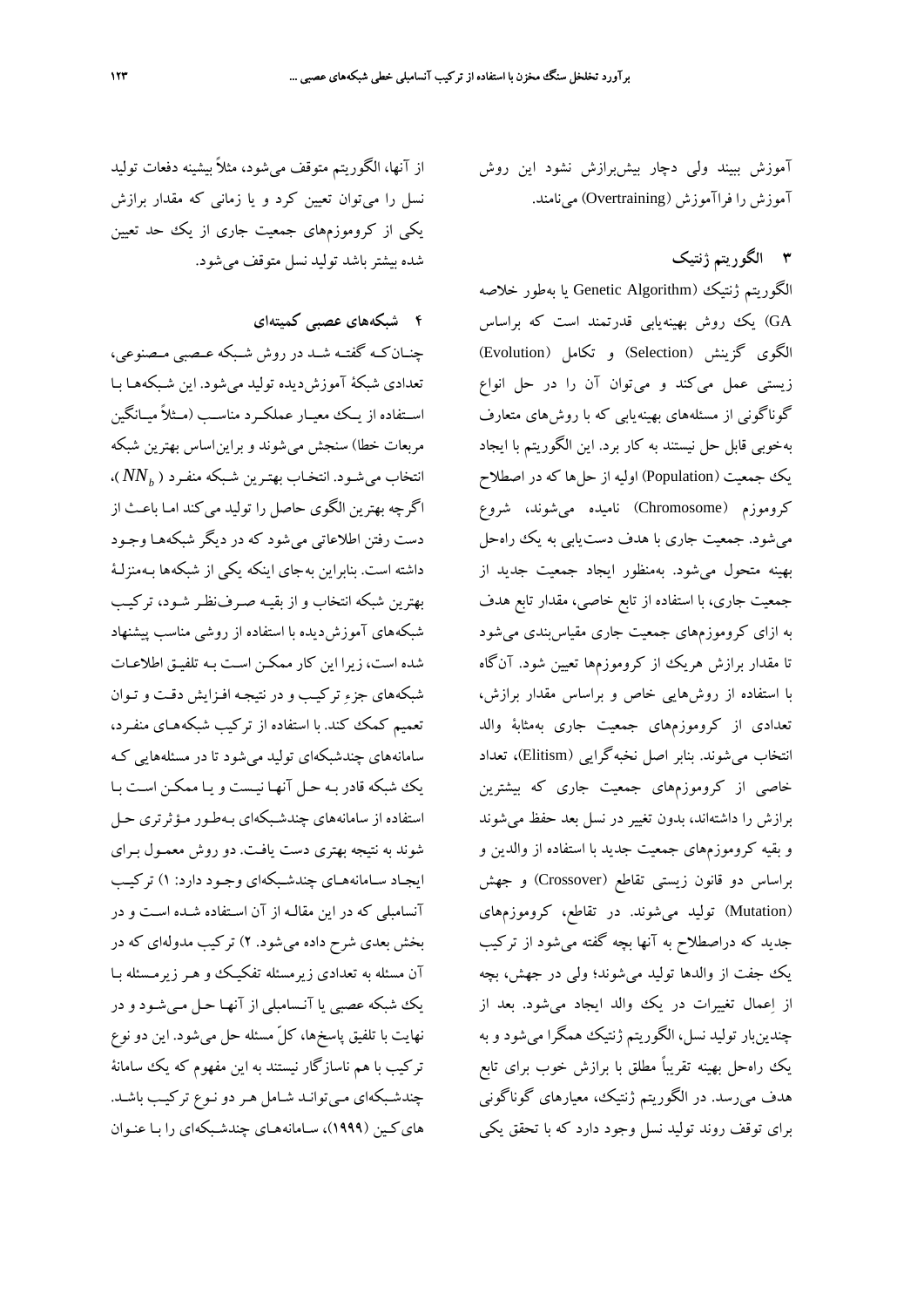چنان كه در شكل ديده مي شـود، تركيـب خطـي خروجـي شبكههاي گوناگون، مشابه ايجاد يك شبكه بـزرگ اسـت كه شبكههاي سازندة آن بهطور موازي با هم عمل مي كنند و ضرايب تركيب، همان وزن هاي سيناپسي لايـة خروجـي ، جمــع <sup>~</sup> ، خروجـي تركيــب، *<sup>y</sup>* <sup>G</sup> هـستند. بــراي ورودي *<sup>x</sup> y* ها ) است و *<sup>j</sup>* وزني خروجيهاي متناظر شبكههاي جزء ( ها ضرايب مربوط به آنها است . اختلاف اصلي در اين *<sup>j</sup>* <sup>α</sup> هـا) *<sup>j</sup>* <sup>α</sup> تشبيه آن است كه در تركيب، ضـرايب ارتبـاطي ( ثابـت هـستند ولـي در شـبكة عـصبيِ بـزرگ معـادل، ايـن ضرايب كه نقش وزنهاي سيناپسي لاية آخـر را دارنـد در طول آموزش تغيير ميكنند. مزيت ديگري كه اين تركيب نسبت به شـبكة هـم ارز خـود دارد آن اسـت كـه در شـبكة بزرگ معادلش، پارامترهاي بيـشتري وجـود دارد كـه لازم است در فرايند آموزش تعيين شوند . بنابراين زمان آموزش زيادتر است و از طرفي به خاطر افزايش پارامترها، احتمـال بيشبرازش بيشتر ميشود (هاشم و همكاران، 1994). تركيب خطي خروجيهاي p شبكه بهكاررفته در ساختار تركيب، عبارت است از:

$$
\widetilde{\mathbf{y}}(\vec{x};\vec{\alpha}) = \sum_{j=1}^{p} \alpha_{j} \mathbf{y}_{j}(\vec{x})
$$
 (7)

كه خطاي آن به صورت زيراست:

$$
\delta(\vec{x}; \vec{\alpha}) = r(\vec{x}) - \tilde{y}(\vec{x}; \vec{\alpha})
$$
 (6)

 $\vec{x}$  در اين رابطه،  $r(\vec{x})$  مقدار مطلوب بـراى ورودى است.

ها پيـدا *<sup>j</sup>* <sup>α</sup> بنابراين لازم است كه مقادير مناسبي براي كنيم.

يك روش همان انتخاب بهترين شبكه (  $\mathit{NN}_b$  ) است ) را برابريك قرار دهيم و بقيـة <sup>α</sup>*<sup>b</sup>* كه ضريب متناظر آن ( ضرايب را صفر در نظر مي گيريم. اين روش اگرچـه سـاده است ولي چنانكه قـبلاً گفتـه شـد، اطلاعـات مفيـد (-1p ( شبكه ديگررا از دست ميدهد. ماشين كميتهاي نامگذاري كرده است، هر چند كـه چنـين روشهايي قبلاً شناخته شده و به كار رفته بود.

**5 تركيب آنسامبلي** 

در يك آنسامبل، هريك از شبكههاى جزء بهتنهايي حلي را براي مسئله مورد نظر عرضه مي كنند و نتايج به روشي مناسب با هم تركيب ميشود (بات، 2002). واضح است كه تركيب شبكههاي يكسان فايدهاي ندارد زيرا بهطور يكسان تعميم مييابند. تأكيد ميكنيم كه شبكهها بايستي بهطور متفاوت و يا حداقل مشابه و نه يكسان تعميم يابند. بنابراين به منظور ايجاد شبكههاي سازندة تركيب كه اين شرط را دارا باشند ميتوانيم يكي از موارد زير را تغيير دهيم: پارامترهاي اوليه شبكه، الگوهاي آموزشي، ساختار شبكهها و يا الگوريتم آموزش.

وقتي كه مجموعهاي از شبكهها براي ساخت تركيبات آنسامبلي ايجاد شدند بايستي نتايج اين شبكهها با روشي مناسب و مؤثر با هم تركيب شود. چندين روش متفاوت تركيب وجود دارد كه انتخاب يكي از آنها به نوع مسئلهاي كه ميخواهيم آن را حل كنيم بستگي دارد. در مسئلههاي برآورد تابع، تركيب آنسامبلي ميتواند بهطور خطي يا غير خطي اجرا شود. در شكل 2 نمايي از تركيب خطي شبكهها نشان داده شده است.



**شكل.2** تركيب خطي شبكههاي آموزشديده (هاشم <sup>و</sup> همكاران، 1994).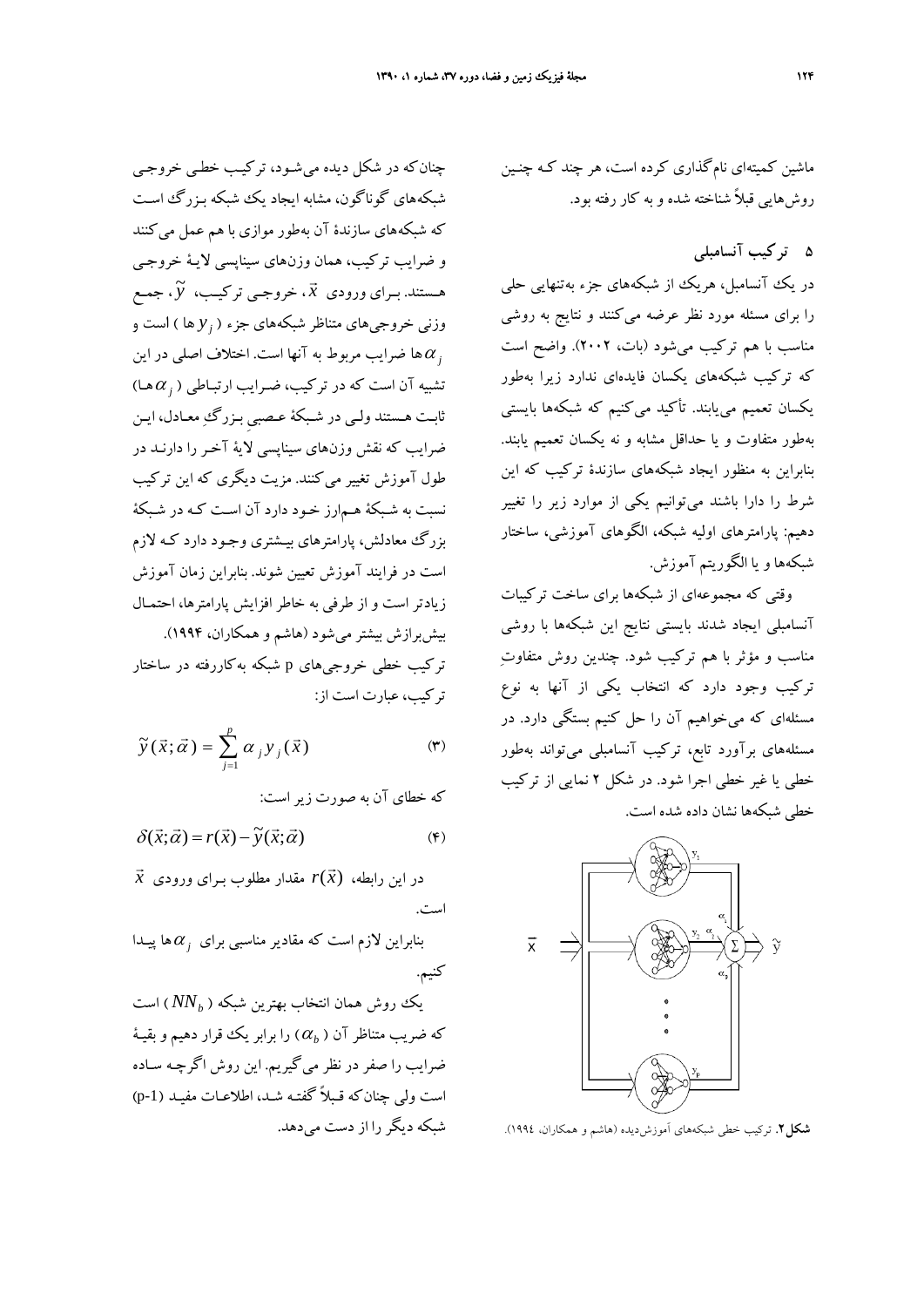روش دوم، ميــانگينگيــري ســاده اســت كــه بــهطــور گستردهاي مورد استفاده قرار مي گيرد. در اين روش فرض ميشود كه همة شبكهها بـه يـك ميـزان مفيدنـد و دقـت و توانايي يكـساني در حـل مـسئله دارنـد . بـا اسـتفاده از ايـن روش كاهـشي در اُريبـي ايجـاد نمـيشـود ولـي واريـانس ممكن است كاهش يابد.

روش ســـوم، يـــافتن ضـــرايب بهينـــه (OLC (اســـت بهطـوريكـه تـابع عملكـرد را كـه ً معمـولا MSE در نظـر گرفته ميشود كمينه كنـد. بـه ايـن منظـور، هاشـم (1993) روشــي تحليلــي را پيــشنهاد كــرده اســت. در ايــن روش، *y* ها، جملة ديگري نيز به معادلـة *<sup>j</sup>* به منظور تصحيح اُريبي افزوده میشود. ايـن جملـه  $\alpha_0 y_0(\vec{x})$  اسـت كـه در آن  $\mathsf{\mathsf{r}}$ . بنابراين خروجي تركيب بـه صـورت زيـر در  $y_0(\vec{x})$ =1 خواهد آمد:

$$
\widetilde{y}(\vec{x};\vec{\alpha}) = \sum_{j=0}^{p} \alpha_j y_j(\vec{x}) = \vec{\alpha}' \vec{y}(\vec{x})
$$
 (2)

 $\vec{y}(\vec{x}) = \vec{y}(\vec{x})$  و  $\vec{\alpha}$  بردارهـايي 1×(1+p) هـستند. بـراي رابطة 5 كه حالت كلي را نشان مي دهد سـه حالـت خـاص نيز ميتوان در نظر گرفت. بنابراين در مجموع چهار حالت خواهيم داشت. تفاوت اين چهار حالت به موجود بودن يـا  $\sum\limits_{j=1}^p\alpha_{_j}=1$  موجــود نبــودن جملـــهٔ ثابــت  $\alpha_{_0}$  و شـــرط  $\alpha_{_j}$ *j* <sup>α</sup> *j* مربوط مـيشـود. اگـر مجمـوع ضـرايب شـبكه هـا 1 باشـد تركيــب را مقيــد (Constrained (و درغيــراينصــورت تركيب را نامقيـد (Unconstrained (مـينامنـد. پـس ايـن چهار حالت عبارتاند از -1 نامقيد با جملـة ثابـت (حالـت كلي) ٢- مقيد با جملة ثابت ٣- نامقيـد بـدون جملـهٔ ثابـت -4 مقيد بدون جملة ثابت.

ضرايب بهينه با اجراي يك سلسله عمليات ماتريـسي و بـا اسـتفاده از مجموعـهاي از الگوهـاي تحقـقيافتـه تعيـين *x <sup>n</sup>* ميشود كه در آن به ازاي ورودي ، مقدار تـابع هـدف <sup>G</sup> و خروجي هريك از شـبكه هـاي جـزء آنـسامبل مـشخص

اســــــــــــت و ايــــــــــــن الگوهــــــــــــا بــــــــــــا  ${\bf K} = {\bf K}_n : {\bf K}_n = (\vec{x}_n, r(\vec{x}_n), \vec{y}(\vec{x}_n)), n = 1,...,k}$ نـشان داده مـيشــوند. بـه مجموعــة الگوهـاي <sup>κ</sup>، ســري الگوهاي تركيب گفته ميشود. بـهطـور معمـول <sup>κ</sup> همـان مجموعة الگوهـاي آموزشـي شـبكه هـا انتخـاب مـي شـود. عــلاوه بــرروش تحليلــي هاشــم، الگــوريتم ژنتيــك نيــز ميتواند درحكم يك روش هوش مـصنوعي كـه بيـشترين كاربرد را در بـين روش هـاي بهينـه سـازي دارد، بـه منظـور تعيين ضرايب بهينه با استفاده از سري الگوهاي تركيـب بـه كار برد.

بهطور مشابه با شبكههـاي عـصبي منفـرد، تـوان تعمـيم OLC عبارت است از كـارايي آن بـراي الگوهـايي كـه در سري تركيب نبودهانـد و در بـرآورد ضـرايب بهينـه نقـشي نداشتهاند.

لازم است يادآوري كنيم كه در ايـن مقالـه بـه منظـور برآورد تخلخل، از روشهـاي متفـاوت تركيـب آنـسامبلي خطــي شــبكههــاي عــصبي (روشهــاي تحليلــي شــامل ميانگينگيري ساده و روشهاي چهارگانـه تركيـب خطـي بهينـه هاشـم و روش غيرتحليلـي تركيـب خطـي بهينـه بـا استفاده از الگوريتم ژنتيك) استفاده شده است.

**6 برآورد تخلخل سنگ مخزن گازي كنگان در ميدان پارس جنوبي با استفاده از تركيب آنسامبلي خطي شبكههاي عصبي مصنوعي منفرد**  بـــه منظـــور بررســـي قابليـــت و توانـــايي شـــبكه هـــاي عــصبي مــصنوعي كميتــهاي در بهبــود نتــايج حاصــل از شـبكههـاي عـصبي مـصنوعي منفـرد، بررسـي مـوردي در ميدان عظيم هيدروكربوري پـارس جنـوبي در بخـش هـاي گازدار k-1 و k-2 سازند كنگان انجام شد و تخلخل مـؤثر ابتدا با استفاده از شبكه هاي عصبي مصنوعي منفرد و سپس با استفاده از تركيب آنسامبلي خطي نتايج آنها برآورد شد. **1-6 زمينشناسي سازند كنگان**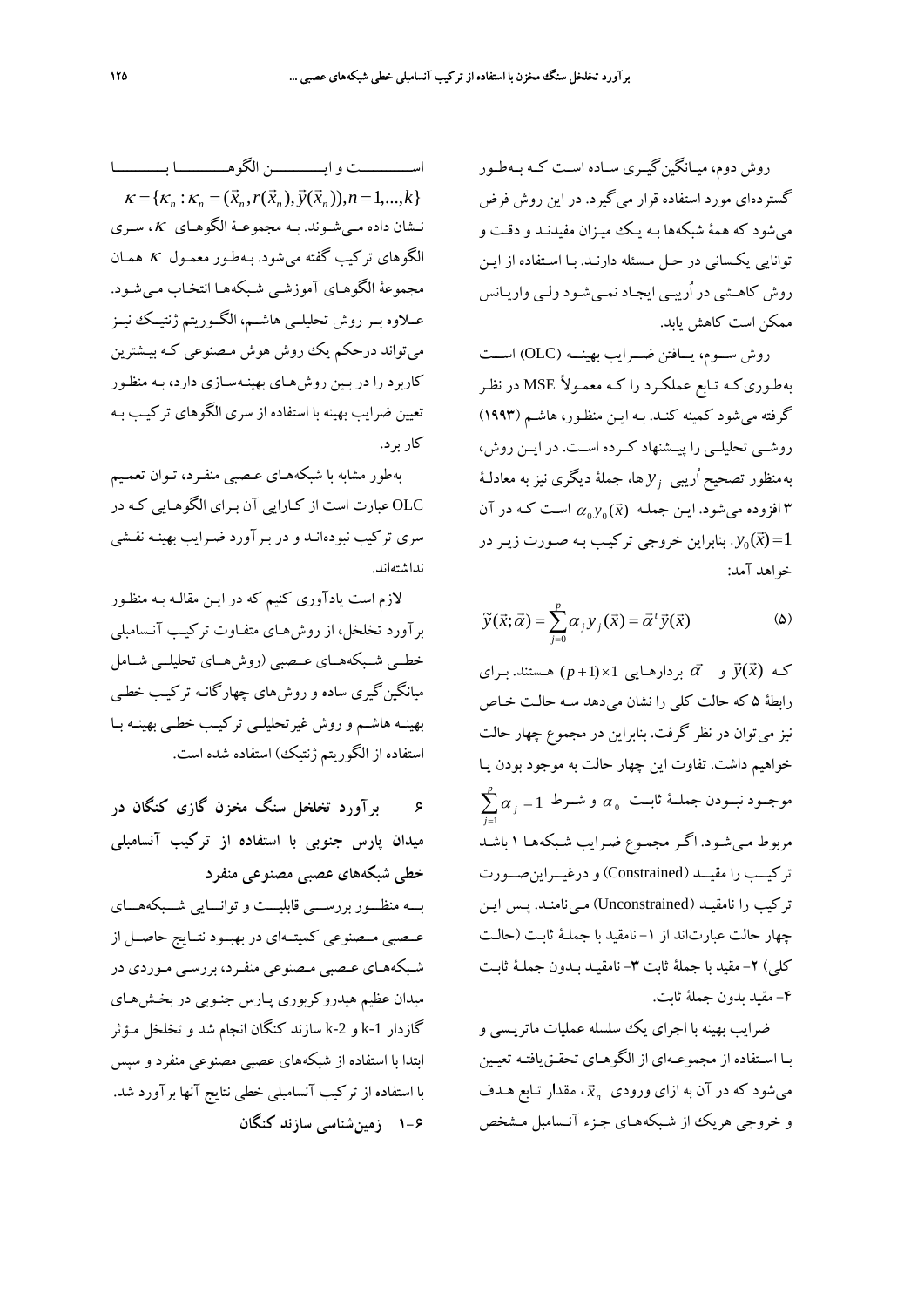ميدان پارس جنوبي در موقعيت 25 تا 25/5 درجه شرقي و 26/5 تــا 27 درجــه شــمالي و در 105 كيلــومتري جنــوب غربي بندر عسلويه واقع شده و بزرگ ترين ميـدان دريـايي در جهان است.

با توجه به اطلاعات به دست آمده از چـاه هـاي ميـدان پارس جنوبي و براساس نمونه هاي سنگي برداشت شده بـه هنگام حفاري و نمودارهاي گرفته شـده، رسـوبات سـازند كنگان متعلق به دوران ترياس زيرين گـزارش شـده اسـت . اين سازند با يك ناپيوستگي مـوازي روي سـازند دالان بـه سن پرمين قرار گرفته و در بالا با شيل هاي سـازند دشـتك پوشـــيده شـــده اســـت (خـــسروتهراني، 1383). از نظـــر زمينشناسـي سـاختماني، كانـسار گـازي كنگـان تاقـديس نامتقارني با امتداد شمال غربـي - جنـوب شـ رقي اسـت كـه دامنه جنوب شرقي آن برگشته است (افـشارحرب، 1381). بــا ظــاهر شــدن اولــين لايــه دولوميــت نخــودي مايــل بــه خاكستري رسدار در زير شـيلهـاي آغـار، شـروع سـازند كنگان مشخص ميشـود. بخـش فوقـاني شـامل دولوميـت خاكستري- نخودي مايل به خاكستري - بلورين و تخريبي

آلي و لايه هاي نازكي از شـيل بـه رنـگ هـاي سـبزو سـبز مايل به خاكستري است. اين بخـش در چـاه هـاي متفـاوت پـارس جنـوبي 25 تـا 30 متـر ضـخامت دارد. بعـد از ايـن بخش، ناحيه گازدار سازند كنگـان قـرار دارد كـه بـه طـور كلي از سنگ آهك و آهك دولوميتي سفيد و سفيد مايل به نخودي تا قهوه اي روشن بلورين شبه تخمكـي متخلخـل و تخريبـي آلـي تـشكيل شـده اسـت. ايـن قـسمت داراي تخلخل مناسبي است و يكـي از بخـش هـاي مهـم گـازدار ميدان پارس جنوبي به شمار ميرود. ضخامت اين بخش در چاههاي گوناگون بهطور متوسط 155 متراسـت (رحيمـي، 1381). براساس توصيف مغزه و اطلاعـات پتروفيزيكـي و تلفيق تحقيقات ميكروسكوپي و ماكروسكوپي و با به كـار بــردن خــصوصياتي از قبيــل ســنگشناســي، رخــساره و خصوصيات مخزني و با توجه به تقسيم بندي توالي كربنات خوف (Khuff (در سپر عربـستان، ايـن نا حيـه خـود بـه دو واحد مخزني مشخص و مجزا شامل k-1 و k-2 تقسيم شده اســت (زارعــي و همكــاران، 1386). در شــكل 3 ســتون چينهشناسي ميدان پارس جنوبي نمايش داده شده است.

EPOCH / ERA



**شكل.3** ستون چينهشناسي ميدان پارس جنوبي (رحيمي، 1381).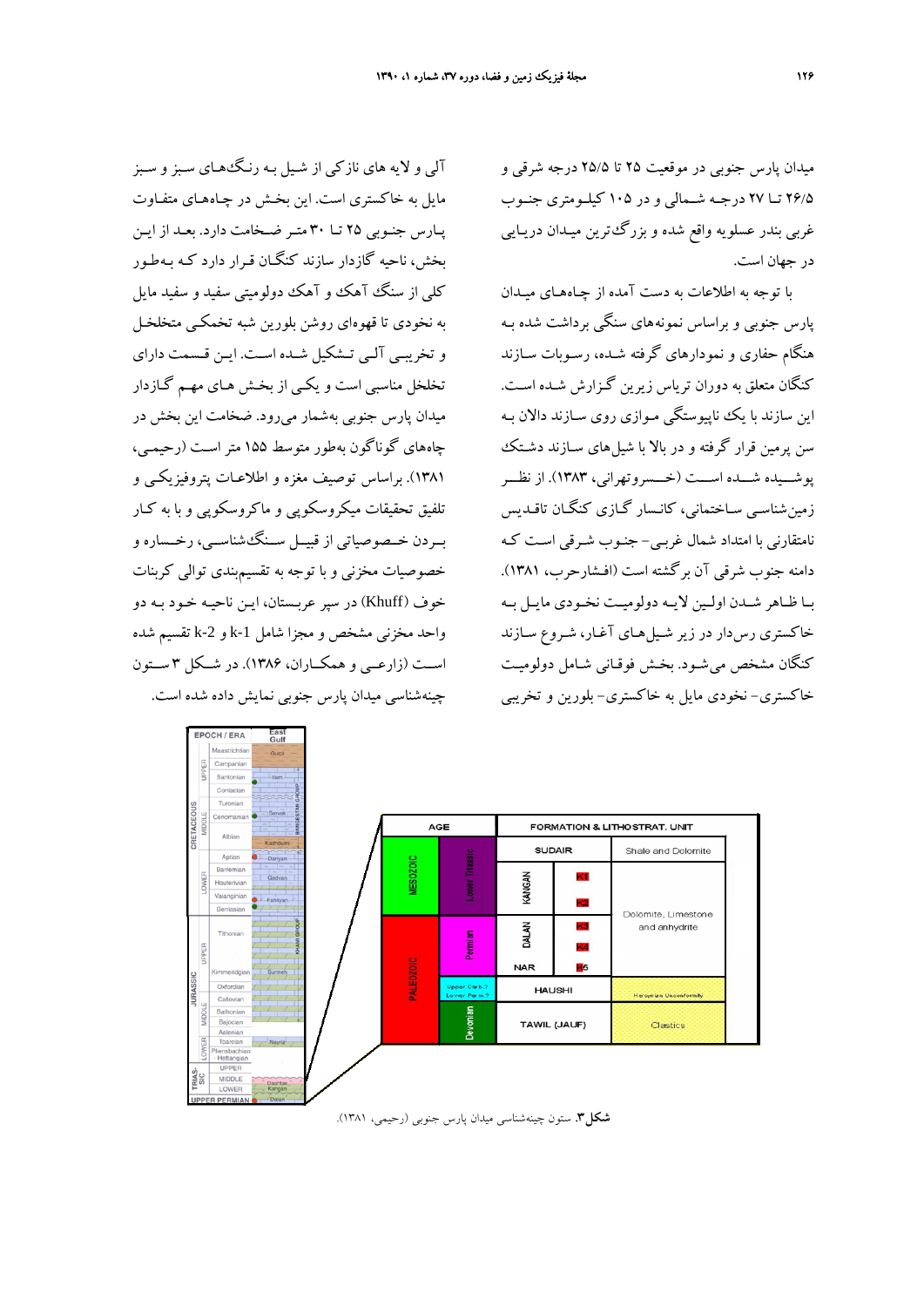هر الگوي مورد استفاده، دادههاي نگارهاي صوتي (DT(، چگالي (RHOB(، پرتو گاما (GR (و تخلخل نوتروني (NPHI (را درحكم ورودي و تخلخل مؤثر (PHIE (را درحكم خروجي شبكهها در برميگيرد. مقدار تخلخل مؤثراز روي دادههاي نگارها و با استفاده از تحقيقات مغزه و اطلاعات زمينشناسي عمقي پس از اعمال تصحيحات موردنياز محاسبه شده است.

شكل 5 نمودار توزيع فراواني الگوها (Count ( برحسب درصد تخلخل مؤثر ((%)PHIE (را در الگوهاي آموزشي نشان ميدهد. با توجه به اين شكل مشخص است كه فراواني الگوهاي با تخلخل زياد نسبت به الگوهاي با تخلخل كم، كمتراست.

**2-6 الگوهاي آموزش و آزمون**  شكل 4 موقعيت چاههاي ميدان پارس جنوبي را نشان ميدهد. با توجه به محرمانه بودن موقعيت دقيق جغرافيايي چاهها به لحاظ مشترك بودن اين ميدان بين ايران و قطر، مقياس شكل و مختصات چاهها در اختيار قرار نگرفت. دادههاي چاهنگاري چاههاي 1SP، 3SP، 6SP و 13SP در بازة عمقي سازند كنگان (حداقل عمق، تقريباً 2600 متر در 1SP و حداكثر عمق، تقريباً 3000 متر در 13SP( بهمنظور طراحي، آموزش و آزمون شبكهها استفاده شد. از 215 الگوي منتخب از چاههاي 1SP، 3SP و 13SP بهمنظور آموزش شبكهها و از 89 الگوي انتخاب شده از چاه 6SP براي آزمون توان تعميم شبكهها استفاده شد.



**شكل.4** موقعيت چاههاي ميدان پارس جنوبي (رحيمي، 1381).



**شكل.5** نمودار توزيع فراواني مقادير تخلخل مؤثر در 215 الگوي آموزشي.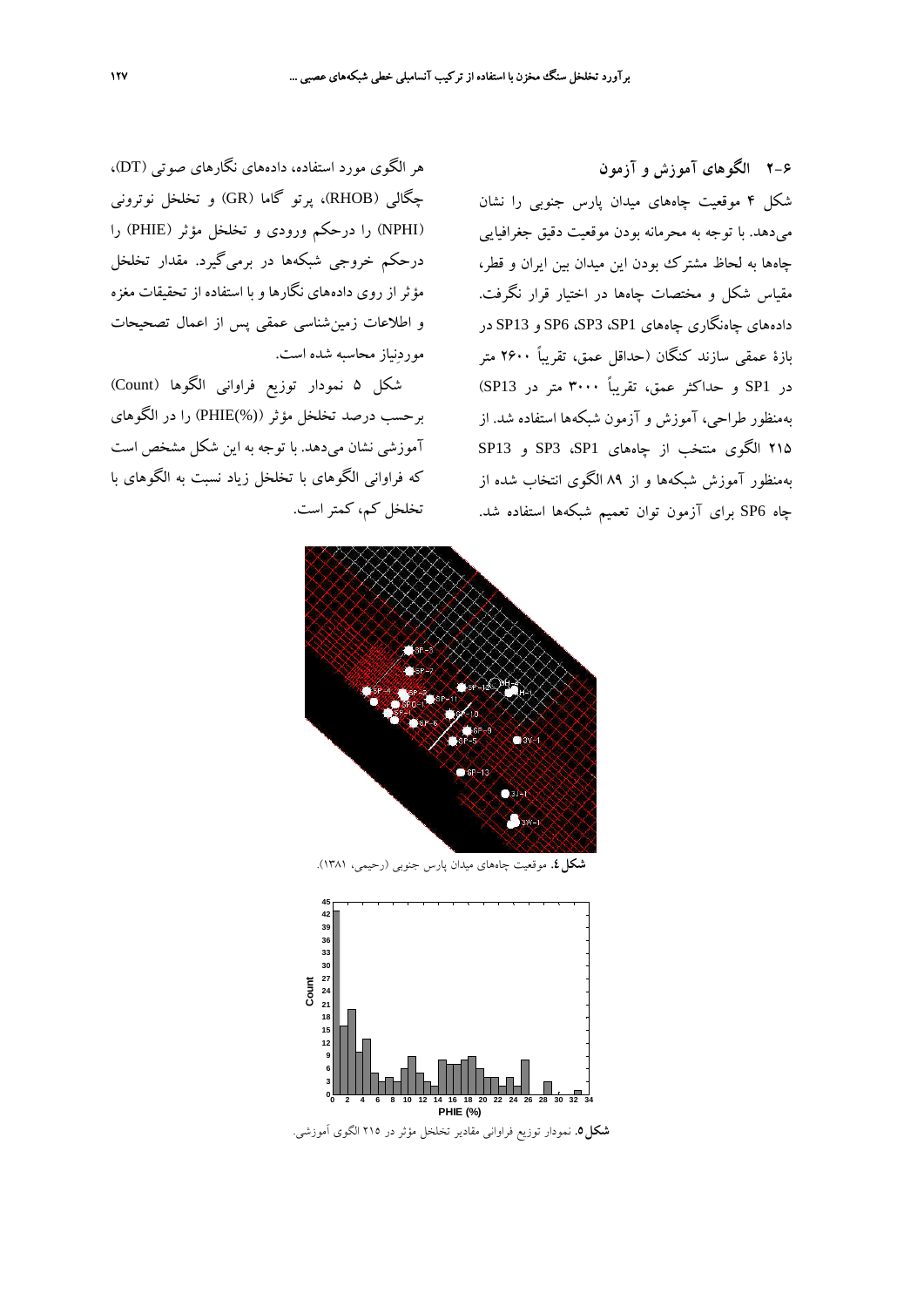بيشبرازش بوده است. در مورد هر ساختار خاص شبكه با نرونهاي مياني مشخص (مجموعاً 90 ساختار)، يك مرحله آزمونوخطاي طولاني با شرايط اوليه متفاوت صورت گرفت و بهترين نتيجه كه كمترين ميانگين مربعات خطاي برآورد تخلخل را براي الگوهاي آزمون داشت ثبت شد. سپس نتايج ساختارها براساس ميانگين مربعات خطاي برآورد تخلخل الگوهاي آزمون مرتب شد و درنهايت از بين 90 شبكه با ساختارهاي متفاوت، هفت شبكه كه كمترين ميانگين مربعات خطاي برآورد تخلخل الگوهاي آزمون را داشتند براي ساخت تركيبات آنسامبلي انتخاب شدند. در جدول 1 نتايج اين هفت شبكه آمده است. ستونهاي اين جدول از سمت راست عبارتاند از شماره رديف، ساختار شبكه، ميانگين مربعات خطاي برآورد شبكه براي الگوهاي آموزش، ضريب همبستگي بين مقادير تخلخل و برآورد شبكه براي الگوهاي آموزش، ميانگين مربعات خطاي برآورد شبكه براي الگوهاي آزمون، ضريب همبستگي بين مقادير تخلخل و برآورد شبكه براي الگوهاي آزمون و تعداد كل پارامترهاي شبكه.

**3-6 برآورد تخلخل با استفاده از شبكههاي عصبي پسانتشار خطاي آموزشديده به روش فراآموزش و تركيب آنسامبلي خطي نتايج آنها** 

كليه برنامههاي مورد استفاده در اين تحقيق و همچنين كارهاي محاسباتي در محيط نرمافزار مطلب(MATLAB( تهيه و عملي شده است. در اين تحقيق، ابتدا تخلخل با شبكههاي منفرد پسانتشار خطاي آموزشديده به روش فراآموزش برآورد شده است و سپس نتايج شبكههاي منفرد منتخب با هم تركيب شدهاند. بهمنظور پيشپردازش دادهها از تابع Prestd در محيط نرمافزار مطلب كه مقادير دادهها را به توزيع گاوسي استاندارد تبديل ميكند استفاده شد. براي آموزش از تابع آموزش پسانتشار خطاي لونبرگ- ماركوارت (Trainlm (استفاده شد. تعداد دورههاي تكرار براي آموزش شبكهها 400 مرتبه انتخاب شد. از شبكههايي با يك و دو لايه مياني با تعداد نرونهاي متفاوت در اين لايهها استفاده شد. تابع انتقال نرونهاي لايههاي مياني تابع تانژانت هذلولوي و تابع انتقال نرونهاي لاية خروجي تابع خطي انتخاب شد. معيار توقف روند افزايش نرون در لايههاي مياني، افزايش احتمال

| تعداد کل<br>پارامترهای<br>شبكه | ضريب همبستگي<br>(الگوهای آزمون) | <b>MSE</b><br>(الگوهای اَزمون) | ضريب همبستگي<br>(الگوهای اَموزش) | <b>MSE</b><br>(الگوهای آموزش) | ساختار شبكه      | رديف |
|--------------------------------|---------------------------------|--------------------------------|----------------------------------|-------------------------------|------------------|------|
| ٨Y                             | .19 <sub>A</sub>                | ۲/۲۴۳                          | ۰/۹۹۲                            | ۱٬۱۳۶                         | $Y-Y-19-1$       | ١    |
| ۲۶                             | .79AY                           | 11751                          | ۰/۹۹۱                            | ۱/۳۲                          | $Y-Y-Y-1$        | ٢    |
| ۵۵                             | $\cdot$ /9 $\wedge$ Y           | <b>T/TAA</b>                   | $\cdot$ /99۳                     | 1.99                          | $f - f - 11 - 1$ | ٣    |
| ۳۱                             | $\cdot$ /9 $\wedge$ Y           | Y/YYY                          | $\cdot$ /99۲                     | 1/1.8                         | $Y - Y - Y - 1$  | ۴    |
| ۳۱                             | .1989                           | Y/YY                           | $\cdot$ /99)                     | 1/79V                         | $Y-Y-\Delta-1$   | ۵    |
| ۷۹                             | $\cdot$ /9 $\wedge$ ۴           | Y/YYf                          | $\cdot$ ۹۹۳                      | $1/\cdot \Delta \Delta$       | $Y-Y-Y-Y$        | ۶    |
| ۴۱                             | .1989                           | 7/۳۷۵                          | $\cdot$ ۹۹۳                      | ۱٬۱۹۷۵                        | $Y-Y-\Delta-1$   | Y    |

**جدول.1** 7 شبكه منفرد آموزشديده به روش فراآموزش با بهترين نتايج.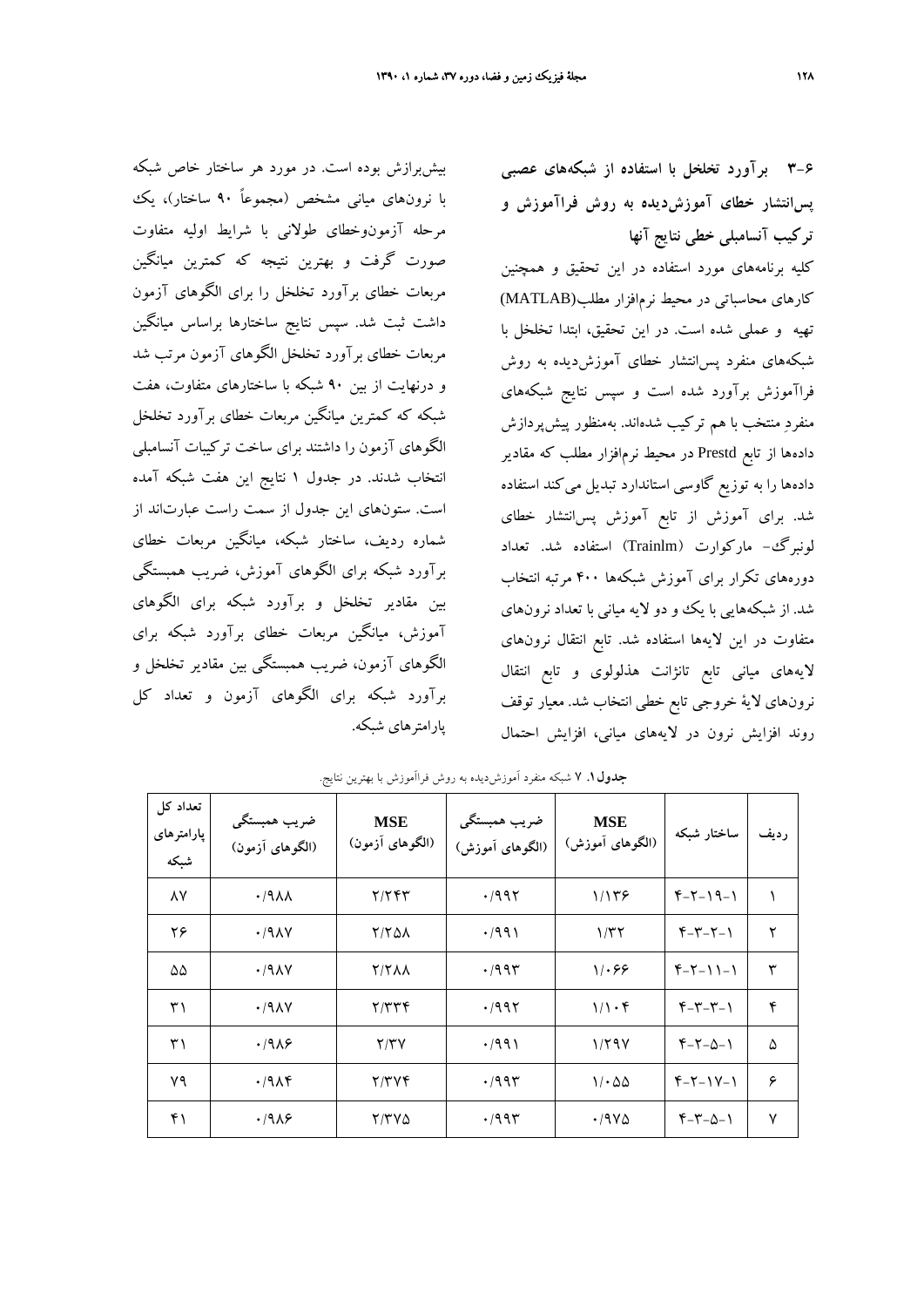در نمودارهاي همبستگي، معادله بهترين خط برازش شده بين نقاط و همچنين مقدار ضريب همبستگي (R (با نرمافزار مطلب محاسبه و نشان داده شده است.

شكل 6 پيشرفت روند آموزش و نمودار همبستگي (plot Cross (بين تخلخل و برآورد بهترين شبكه منفرد حاصل (شبكه شماره 1 جدول 1) را براي الگوهاي آموزش و آزمون نشان ميدهد.



**شكل.6** الف) نمايش پيشرفت روند آموزش و كاهش MSE براي الگوهاي آموزش در آموزش شبكه شماره 1 جدول .1 ب) نمودار همبـستگي بـين تخلخـل و برآورد شبكه شماره 1 جدول 1 براي الگوهاي آموزش. ج) نمودار همبستگي بين تخلخل و برآورد شبكه شماره 1 جدول 1 براي الگوهاي آزمون.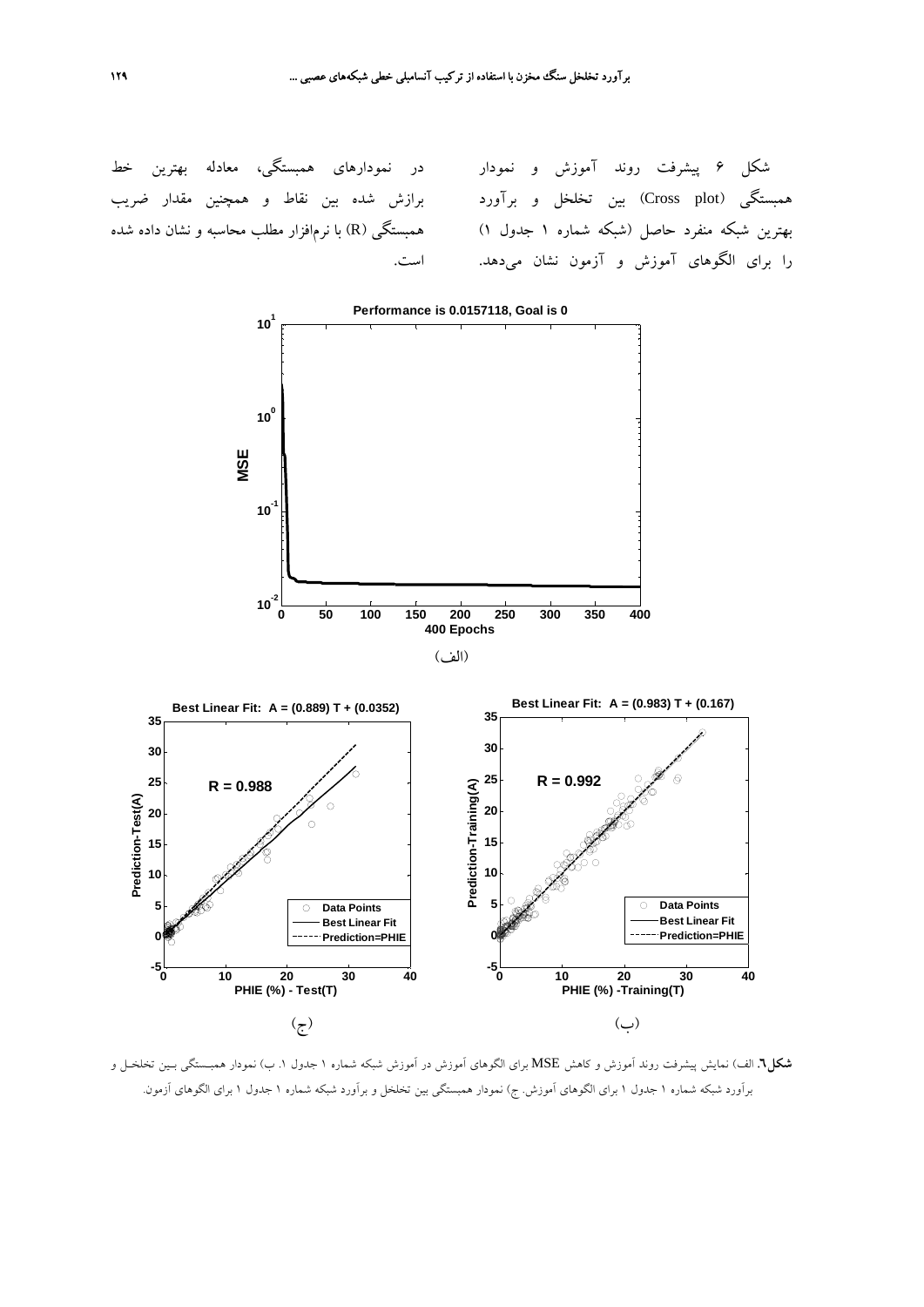1) بچههاي توليد شده با استفاده از قانون تقاطع را تعيين ميكند از ۰/۳ تا ۰/۸ تغيير داده شد. به گزينههاي قابل انتخاب مربوط به الگوريتم ژنتيك مقادير و موارد متفاوتي نسبت داده شد و فرايند آزمونوخطا با جمعيتهاي اوليه تصادفي گوناگون صورت گرفت. درنهايت در هريك از شش حالت منتخب، بهترين نتيجه كه كمترين ميانگين مربعات خطاي برآورد تخلخل الگوهاي آزمون را داشت ثبت شد. نتايج حاصل بهطور مشروح در زير آمده است.

نتايج مربوط به تنها تركيب هفتشبكهاي كه همة هفت شبكه جدول 1 را شامل ميشود در جدول 2 آورده شده است. ستون سوم از سمت راست اين جدول مربوط به تركيب خطي بهينه نامقيد بدون جمله ثابت است كه در بين پنج روش تحليلي، بهترين نتيجه، يعني كمترين ميانگين مربعات خطاي برآورد تخلخل الگوهاي آزمون را داشته است. در اين جدول و جدولهاي مشابه كه در ادامه ميآيد، درصد كاهش MSE برآورد تخلخل الگوهاي آموزش از تقسيم MSE برآورد تركيب بر MSE برآورد بهترين شبكه منفرد براي الگوهاي آموزش و تفريق مقدار حاصل از 1 به دست آمده است. درصد كاهش MSE برآورد تخلخل الگوهاي آزمون نيز بهطور مشابه محاسبه شده است.

120 تركيب آنسامبلي خطيِ ممكن اين 7 شبكه (يعني 21 تركيب دوشبكهاي، 35 تركيب سهشبكهاي، 35 تركيب چهارشبكهاي، 21 تركيب پنجشبكهاي، 7 تركيب شششبكهاي و 1 تركيب هفتشبكهاي) با هريك از 5 روش تحليلي ميانگينگيري ساده، تركيب خطي بهينه نامقيد با جمله ثابت، تركيب خطي بهينه مقيد با جمله ثابت، تركيب خطي بهينه نامقيد بدون جمله ثابت و تركيب خطي بهينه مقيد بدون جمله ثابت به دست آمد. سپس بهترين تركيب حاصل از 5 روش تحليلي از بين هريك از دسته تركيبهاي دو، سه، چهار، پنج، شش و هفتشبكهاي كه كمترين ميانگين مربعات خطاي برآورد تخلخل الگوهاي آزمون را در دسته داشت، انتخاب شد. براي اين شش تركيب منتخب، علاوه بر روشهاي تحليلي، ضرايب تركيب خطي بهينه با استفاده از روش الگوريتم ژنتيك تعيين و تركيب آنسامبلي خطي ساخته شد. در بهينهيابي با الگوريتم ژنتيك، تعداد كروموزمهاي جمعيتها 50 كروموزوم انتخاب شد كه از اين تعداد، 5 كروموزم نخبه در جمعيت بعدي حفظ و مابقي با استفاده از تقاطع و جهش توليد شد. تعداد دفعات توليد نسل 150 يا 200 بار انتخاب شده است. مقادير كميت نسبت تقاطع (fraction Crossover (كه درصد يا مقدار نسبي (نسبتي از

| <b>جدول۲</b> . نتایج ترکیب آنسامبلی خطی هفت شبکه جدول ۱. |  |  |  |
|----------------------------------------------------------|--|--|--|
|----------------------------------------------------------|--|--|--|

| $GA - OLC$          | Hashem - OLC                           | میانگین گیری ساده       | روش تركيب خطى<br>نتايج        |
|---------------------|----------------------------------------|-------------------------|-------------------------------|
| 1, 7, 7, 7, 2, 8, 9 | 1, 7, 7, 7, 2, 8, 9                    | 1, 7, 7, 7, 6, 8, 9     | تركيب آنسامبلي                |
| .79V                | $\cdot$ / $\wedge$ $\wedge$ $\uparrow$ | .79AY                   | <b>MSE</b><br>(الگوهای آموزش) |
| YY'/                | $\Upsilon \Upsilon / \Upsilon'$        | $\frac{\gamma}{\gamma}$ | کاهش د, MSE<br>الگوهای آموزش. |
| ۱/۹۹۳               | Y/199                                  | Y/YYY                   | <b>MSE</b><br>(الگوهای آزمون) |
| $\frac{1}{2}$       | $Y/Y'$ .                               | $\cdot$ /9%             | کاهش در MSE<br>الگوهای آزمون. |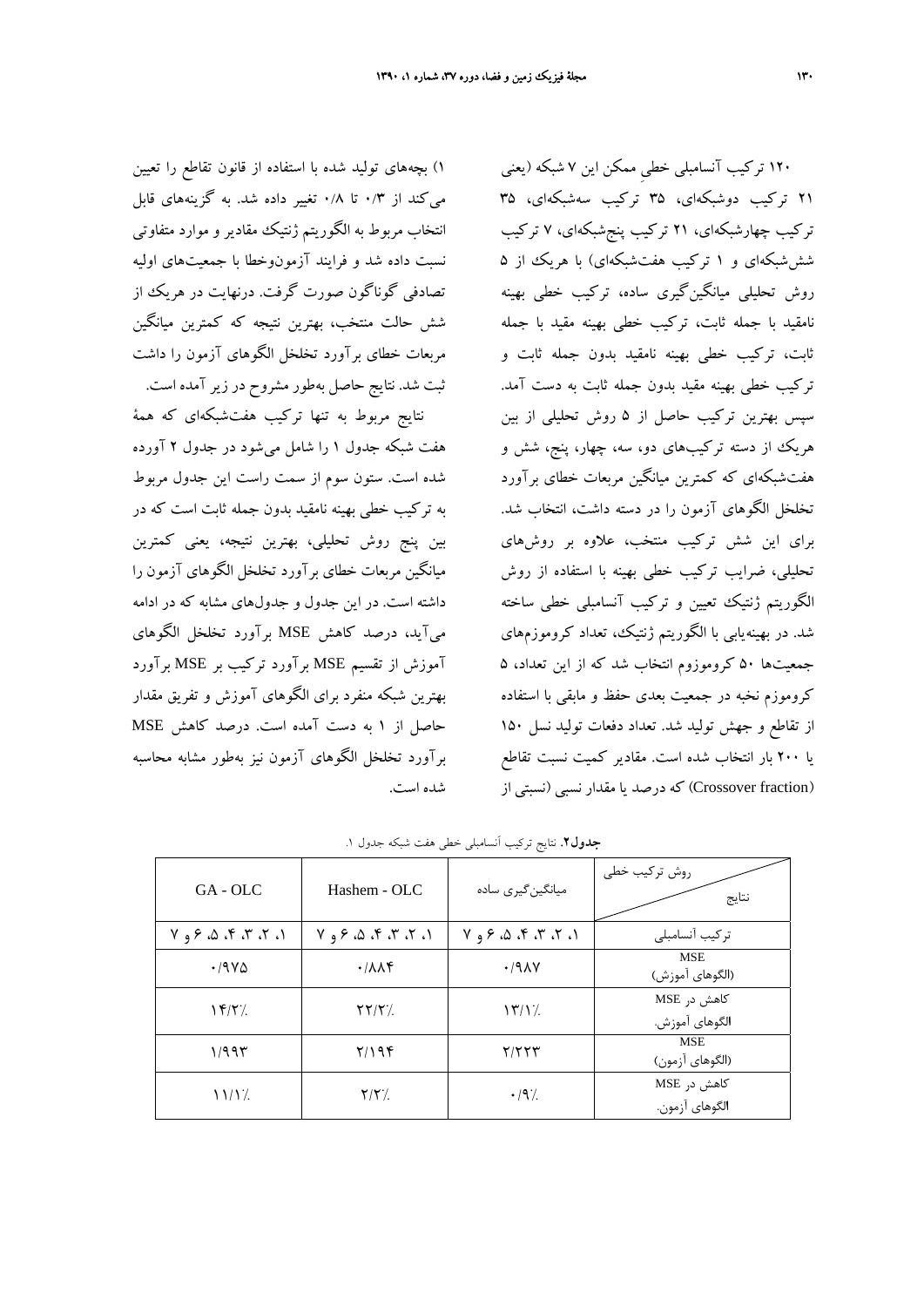

**شكل.7** نمودار همبستگي بين تخلخل <sup>و</sup> برآورد تركيب آنسامبلي هفتشبكهاي به روش خطي بهينه با استفاده از الگوريتم ژنتيك براي الـف) الگوهـاي آمـوزش <sup>و</sup> ب) الگوهاي آزمون.

| GA - OLC         | Hashem - OLC     | میانگین گیری ساده   | روش تركيب خطى<br>نتايج     |
|------------------|------------------|---------------------|----------------------------|
| 6, 7, 7, 7, 0, 9 | 6, 7, 7, 7, 0, 9 | 6, 7, 7, 7, 0, 8    | تركيب أنسامبلي             |
| .19YY            | .19.1            | 1/21                | MSE (الگوهای آموزش)        |
| Yf/f'.           | $Y \cdot / Y'$ . | $\mathcal{N}$ /Y/.  | كاهش در MSE الگوهای آموزش. |
| 1/955            | $Y/\lambda f$    | $Y/Y \cdot \Lambda$ | MSE (الگوهای اَزمون)       |
| $17/\Delta$      | Y/2              | 1/8                 | كاهش در MSE الگوهاي آزمون. |

| <b>جدول۳</b> نتایج ترکیب آنسامبل <sub>ی</sub> خطی شش شبکه ۱، ۲، ۳، ۷، ۵ و ۲. |  |  |  |  |
|------------------------------------------------------------------------------|--|--|--|--|
|------------------------------------------------------------------------------|--|--|--|--|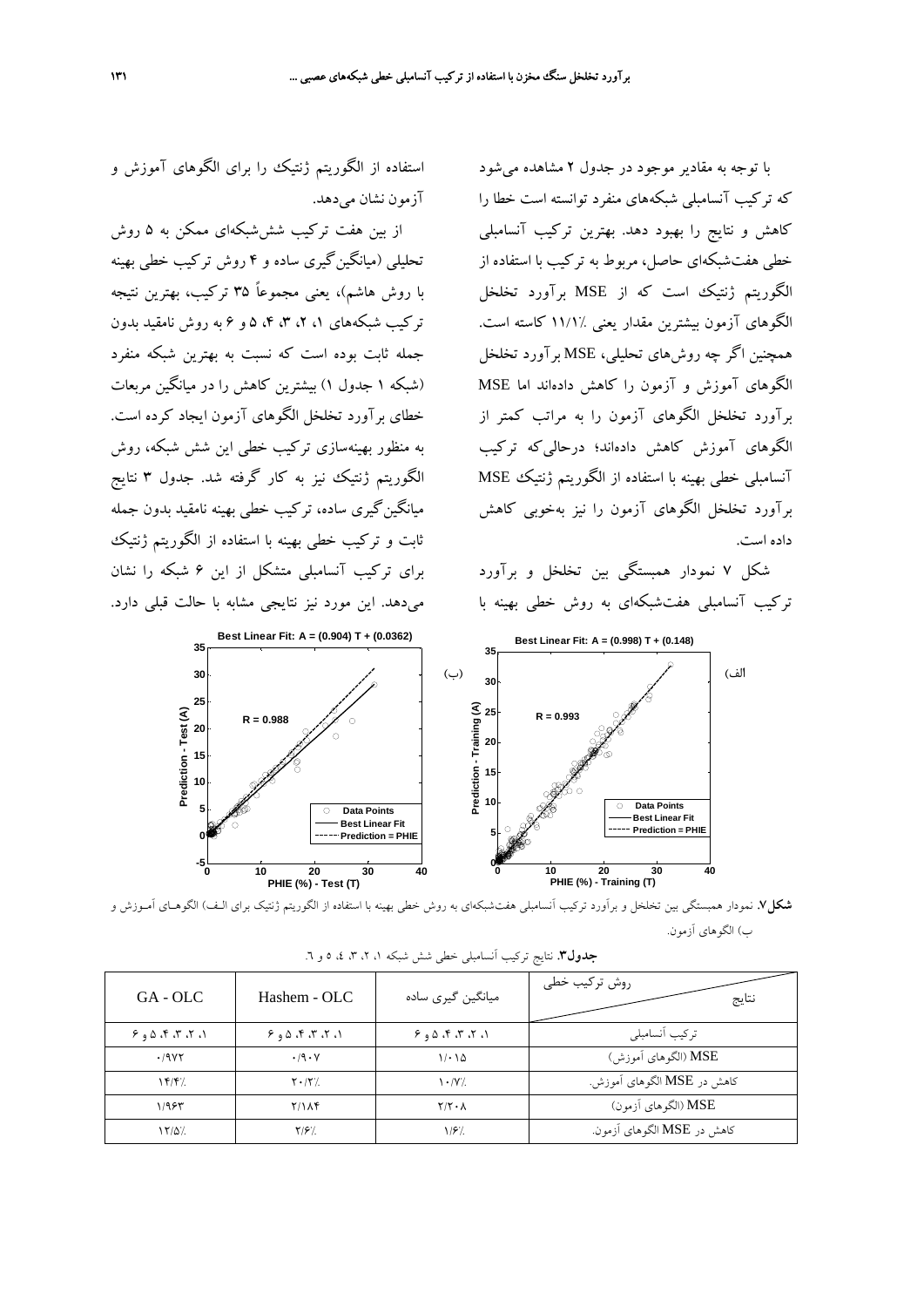نمودار همبستگي بين تخلخل و برآورد تركيب آنسامبلي شششبكهاي شبكههاي ،1 ،2 ،3 ،4 5 و 6 به روش خطي بهينه با استفاده از الگوريتم ژنتيك براي الگوهاي آموزش و آزمون در شكل 8 نشان داده شده است.

تركيبات پنجشبكهاي از بين هفت شبكه جدول 1 را ميتوان به 21 حالت انتخاب كرد. تركيبات آنسامبلي خطي اين 21 حالت به 5 روش تحليلي، يعني مجموعاً 105 تركيب، به دست آمد كه از بين آنها بهترين تركيب

مربوط به تركيب شبكههاي ،1 ،2 ،3 4 و 5 به روش نامقيد بدون جمله ثابت است كه كمترين ميانگين مربعات خطاي برآورد تخلخل الگوهاي آزمون را دارد. تركيب خطي بهينه اين پنج شبكه با الگوريتم ژنتيك نيز به دست آمد. نتايج در جدول 4 آورده شده است. نتايج اين جدول نشان ميدهد كه بهترين تركيب پنجشبكهاي حاصل با استفاده از الگوريتم ژنتيك به دست آمده است، زيرا بيشترين كاهش به ميزان 9/2% را در ميانگين مربعات خطاي برآورد تخلخل الگوهاي آزمون ايجاد كرده است.



**شكل.8** نمودار همبستگي بين تخلخل و برآورد تركيب آنسامبلي شششبكهاي شبكههاي ،1 ،2 ،3 ،4 5 و 6 به روش خطي بهينه بـا اسـتفاده از الگـوريتم ژنتيـك براي الف) الگوهاي آموزش و ب) الگوهاي آزمون.

| $GA - OLC$                      | Hashem - OLC           | میانگین گیری ساده               | روش تركيب خطى<br>نتايج        |
|---------------------------------|------------------------|---------------------------------|-------------------------------|
| $\Lambda$ , ۲، ۳، ۴ و $\Lambda$ | $\Lambda$ , ۳، ۳، ۴، ۵ | $\Lambda$ , ۲، ۳، ۴ و $\Lambda$ | تركيب أنسامبلي                |
| $1/\cdot \cdot V$               | .7901                  | 1.89                            | <b>MSE</b><br>(الگوهای آموزش) |
| $11/F$ .                        | $\frac{8}{\pi}$        | $Y$ /9 $\gamma$ .               | کاهش در MSE<br>الگوهای آموزش. |
| $Y/\cdot Y$ ۶                   | Y/1Yf                  | $Y/Y \cdot Y$                   | <b>MSE</b><br>(الگوهای آزمون) |
| 9/5                             | $\frac{1}{2}$          | $1/\Delta'.$                    | کاهش در MSE<br>الگوهای آزمون. |

|  |  | <b>جدول ٤.</b> نتایج ترکیب آنسامبلی خطی پنج شبکه ۱، ۲، ۳، ٤ و ۵. |  |
|--|--|------------------------------------------------------------------|--|
|--|--|------------------------------------------------------------------|--|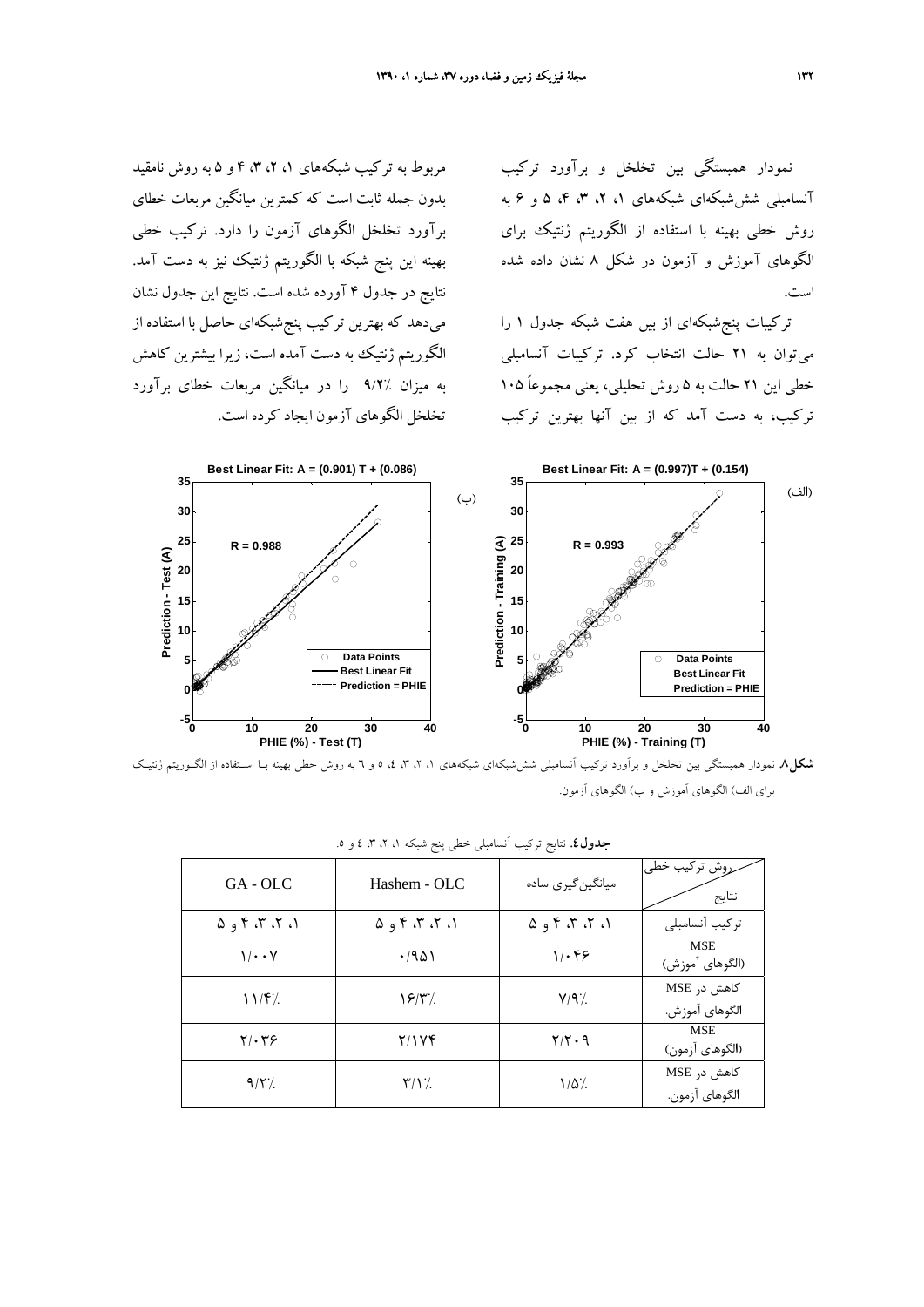شكل 9 نمودار همبستگي بين تخلخل و برآورد تركيب آنسامبلي پنجشبكهاي شبكههاي ،1 ،2 ،3 4 و 5 به روش خطي بهينه با استفاده از الگوريتم ژنتيك را براي الگوهاي آموزش و آزمون نشان ميدهد.

35 انتخاب چهارشبكهاي ممكن از بين هفت شبكه صورت گرفت و با استفاده از 5 روش تحليلي مجموعاً 175 تركيب به دست آمد كه بهترين نتيجه كه كمترين ميانگين مربعات خطاي برآورد تخلخل الگوهاي آزمون را دارد مربوط به تركيب خطي بهينه نامقيد بدون جمله ثابت شبكههاي ،1 ،2 3 و 5 است. جدول 5 نتايج تركيب

آنسامبلي با روشهاي ميانگينگيري ساده، تركيب خطي بهينه نامقيد بدون جمله ثابت و تركيب خطي بهينه با الگوريتم ژنتيك را براي اين چهار شبكه نشان ميدهد. در اين مورد نيز اگرچه تركيب خطي بهينه نامقيد بدون جمله ثابت بيشترين كاهش را در MSE برآورد تخلخل الگوهاي آموزش ايجاد كرده است ولي تركيب خطي بهينه به دست آمده با استفاده از الگوريتم ژنتيك بيشترين كاهش را در MSE برآورد تخلخل الگوهاي آزمون توان تعميم در مقايسه با بهترين شبكه عصبي منفرد حاصل بهوجود آورده است.



**شكل.9** نمودار همبستگي بين تخلخل و برآورد تركيب آنسامبلي پنجشبكهاي شبكههاي ،1 ،2 ،3 4 و 5 به روش خطي بهينه با استفاده از الگـوريتم ژنتيـك بـراي الف) الگوهاي آموزش و ب) الگوهاي آزمون.

| GA - OLC                                      | Hashem - OLC            | میانگین گیری ساده                             | روش تركيب خطى<br>نتايج        |
|-----------------------------------------------|-------------------------|-----------------------------------------------|-------------------------------|
| $\Delta$ , $\Upsilon$ , $\Upsilon$ , $\Delta$ | ۰۱، ۲، ۳ و ۵            | $\Delta$ , $\Upsilon$ , $\Upsilon$ , $\Delta$ | تركيب آنسامبلي                |
| .7999                                         | .1956                   | 1.5A                                          | <b>MSE</b><br>(الگوهای آموزش) |
| $\frac{1}{\sqrt{2}}$                          | $\frac{\Delta}{\Delta}$ | $\mathcal{F}^{\prime}$                        | کاهش د, MSE<br>الگوهای آموزش. |
| $Y/\cdot Y\Delta$                             | Y/YFA                   | ۲/۱۹۵                                         | <b>MSE</b><br>(الگوهای آزمون) |
| $9/\tilde{r}$ .                               | Y/Y                     | $Y/Y$ .                                       | کاهش در MSE<br>الگوهای آزمون. |

|  | <b>جدول0.</b> نتایج ترکیب آنسامبلی خطی چهار شبکه ۱، ۲، ۳ و ۵. |  |  |  |
|--|---------------------------------------------------------------|--|--|--|
|  |                                                               |  |  |  |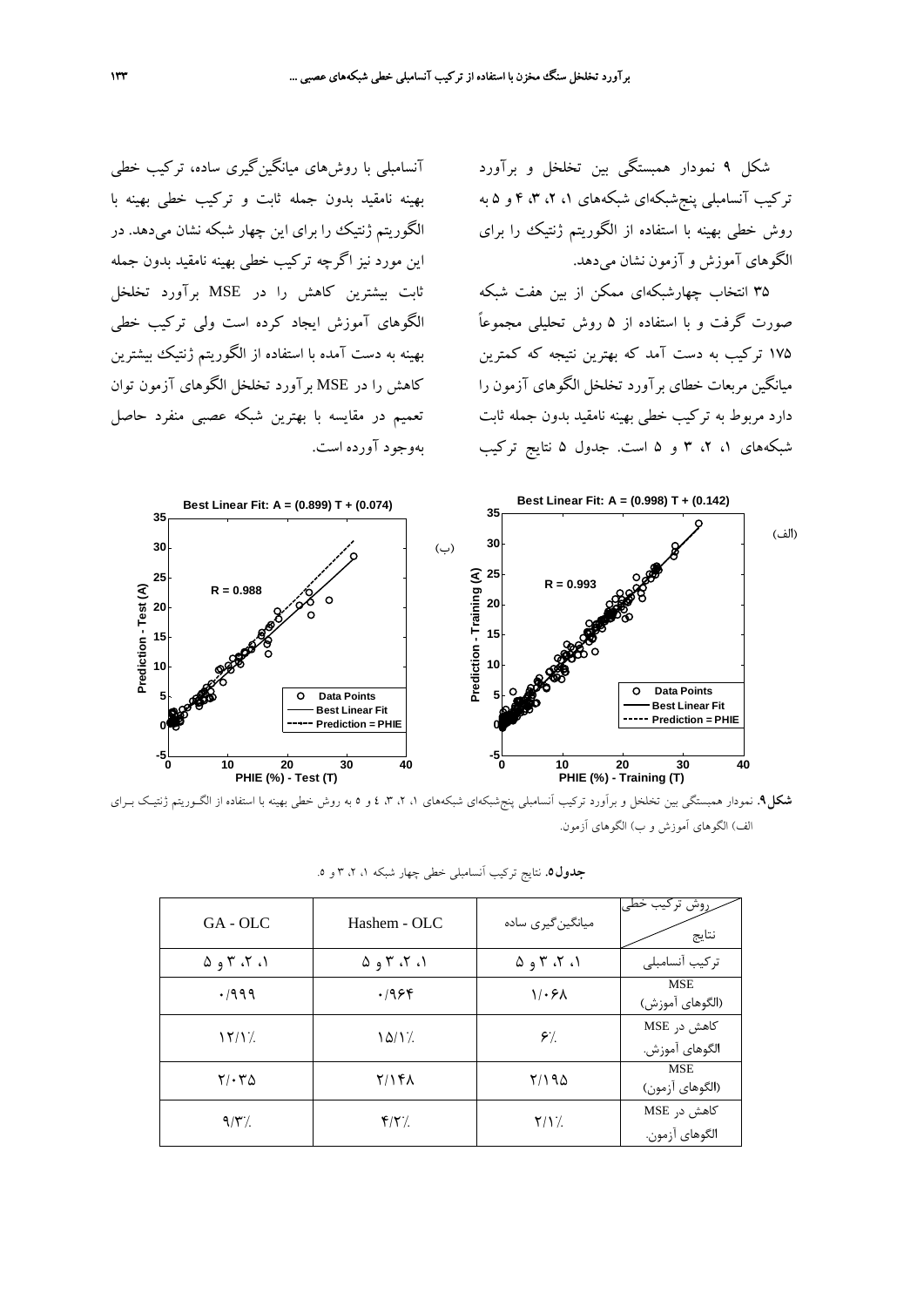نمودار همبستگي بين تخلخل و برآورد تركيب آنسامبلي چهارشبكهاي شبكههاي ،1 ،2 3 و 5 به روش خطي بهينه با استفاده از الگوريتم ژنتيك براي الگوهاي آموزش و آزمون در شكل 10 نشان داده شده است.

در مورد انتخاب سه شبكه از بين هفت شبكه نيز 35 حالت وجود دارد كه بهترين نتيجة روشهاي تحليلي، مربوط به تركيب خطي بهينه نامقيد بدون جمله ثابت سه شبكه ،1 2 و 5 است. نتايج تركيب خطي اين سه شبكه با روش ميانگينگيري ساده، تركيب خطي بهينه نامقيد بدون

جمله ثابت و تركيب خطي بهينه با الگوريتم ژنتيك در جدول 6 آورده شده است. در مورد تركيب شبكههاي ،1 2 و 5 با روش ميانگينگيري ساده، درمورد الگوهاي آموزش بهبودي حاصل نشده كه اين با علامت (---) نشان داده شده است. مقادير مندرج در جدول 6 نشان ميدهد كه در تركيب با روشهاي ميانگينگيري ساده و OLC-GA، MSE برآورد تخلخل الگوهاي آزمون بيشتر از الگوهاي آموزش كاهش يافته است.



**شكل.10** نمودار همبستگي بين تخلخل و برآورد تركيب آنسامبلي چهارشبكهاي شبكههاي ،1 ،2 3 و 5 به روش خطي بهينه با استفاده از الگـوريتم ژنتيـك بـراي الف) الگوهاي آموزش و ب) الگوهاي آزمون.

| GA - OLC                        | Hashem - OLC                    | میانگین گیری ساده               | <sub>ر</sub> روش ترکیب خطی<br>نتايج |
|---------------------------------|---------------------------------|---------------------------------|-------------------------------------|
| $\Delta$ 9 $\Upsilon$ $\Lambda$ | $\Delta$ 9 $\Upsilon$ $\Lambda$ | $\Delta$ 9 $\Upsilon$ $\Lambda$ | تركيب أنسامبلي                      |
| 1.99                            | 1.58                            | ۱/۱۴۳                           | <b>MSE</b><br>(الگوهای آموزش)       |
| $\Delta$ /9'/                   | 9/3                             |                                 | کاهش در MSE<br>الگوهای آموزش.       |
| $Y/\cdot$ ۴۹                    | ۲/۱۳۳                           | 1/191                           | <b>MSE</b><br>(الگوهای آزمون)       |
| $\lambda$ / $\mathcal{F}'$ .    | $Y$ /9'/                        | ۲٪.                             | کاهش در MSE<br>الگوهای آزمون.       |

**جدول.6** تركيب آنسامبلي سه شبكه ،1 2 و .5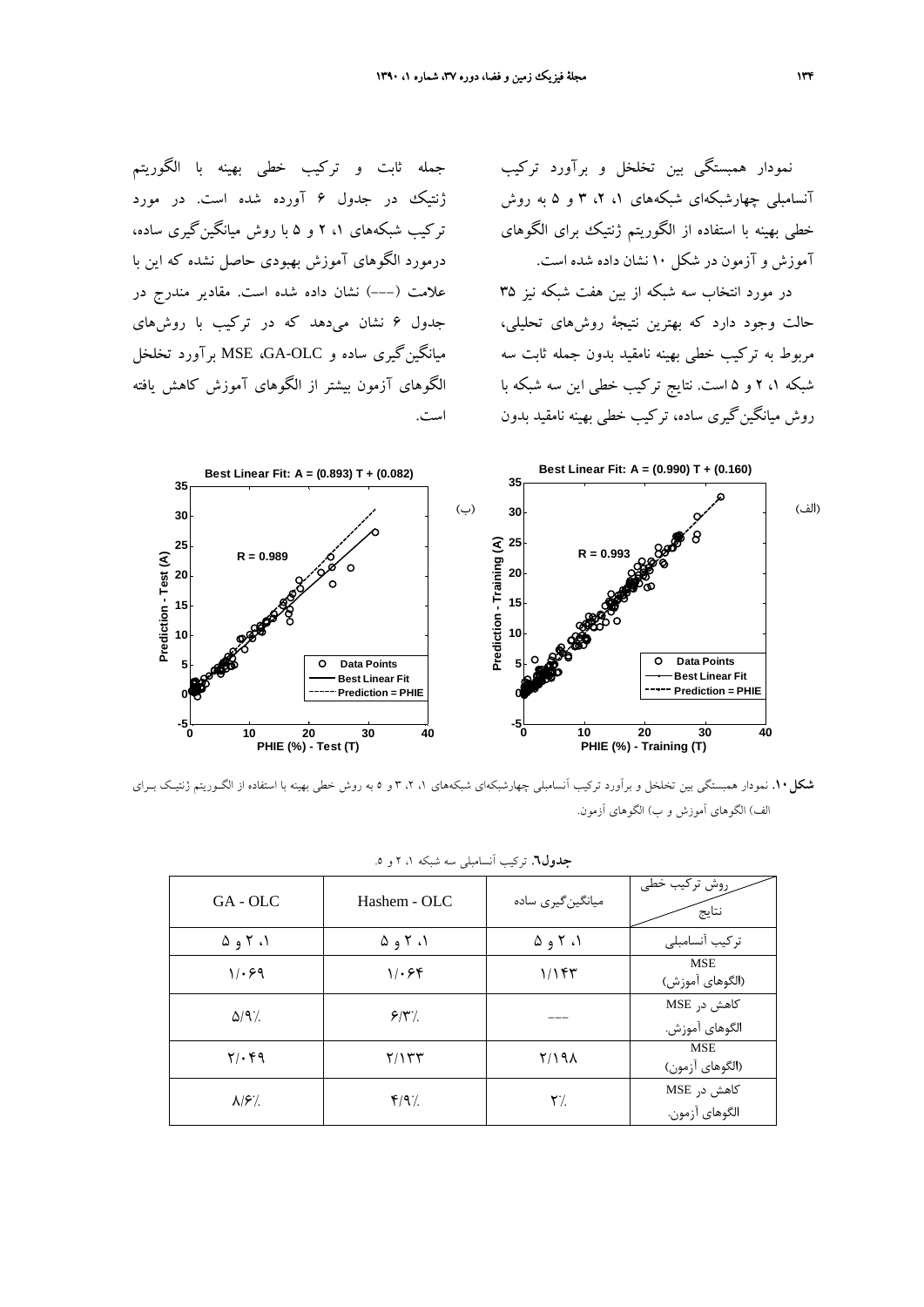شكل 11 نمودار همبستگي بين تخلخل و برآورد تركيب آنسامبلي سهشبكهاي شبكههاي ،1 2 و 5 به روش خطي بهينه با استفاده از الگوريتم ژنتيك را براي الگوهاي آموزش و آزمون نشان ميدهد.

5 روش تحليلي در مورد 21 انتخاب دوشبكهاي ممكن از بين هفت شبكه جدول 1 به كار رفت كه از بين 105 تركيب حاصل، تركيب خطي بهينه نامقيد بدون جمله ثابت دو شبكه 1 و 2 كمترين ميانگين مربعات خطاي

برآورد تخلخل الگوهاي آزمون و بهترين نتيجه را داشت. تركيب خطي بهينه شبكههاي 1 و 2 با استفاده از الگوريتم ژنتيك نيز به دست آمد. جدول 7 نتايج اين مورد را نشان مي دهد.

نمودار همبستگي بين تخلخل و برآورد تركيب آنسامبلي دوشبكهاي شبكههاي 1 و 2 به روش خطي بهينه با استفاده از الگوريتم ژنتيك براي الگوهاي آموزش و آزمون در شكل 12 نشان داده شده است.



**شكل.11** نمودار همبستگي بين تخلخل و برآورد تركيب آنسامبلي سهشبكهاي شبكههاي ،1 2 و 5 به روش خطي بهينه با استفاده از الگوريتم ژنتيـك بـراي الـف) الگوهاي آموزش و ب) الگوهاي آزمون.

| GA - OLC                        | Hashem - OLC        | میانگین گیری ساده | روش تركيب خطى<br>نتايج        |  |  |
|---------------------------------|---------------------|-------------------|-------------------------------|--|--|
| ۱ و ۲                           | ۱ و ۲               | ۱ و ۲             | تركيب أنسامبلي                |  |  |
| 1/29                            | $1/\cdot \lambda$ ۶ | $1/\sqrt{1+\tau}$ | <b>MSE</b><br>(الگوهای آموزش) |  |  |
| $\mathbf{Y}/\mathbf{Y}$         | f/f'.               | $Y/9$ %           | كاهش در MSE<br>الگوهای آموزش. |  |  |
| 7/2                             | $Y/\Delta$ .        | ۲/۱۵۶             | <b>MSE</b><br>(الگوهای آزمون) |  |  |
| $\mathcal{N} \cdot \mathcal{N}$ | $Y/Y$ .             | $Y$ /9%           | کاهش در MSE<br>الگوهای آزمون. |  |  |

| جدول۷. ترکیب آنسامبلی دو شبکه ۱ و ۲. |  |
|--------------------------------------|--|
|--------------------------------------|--|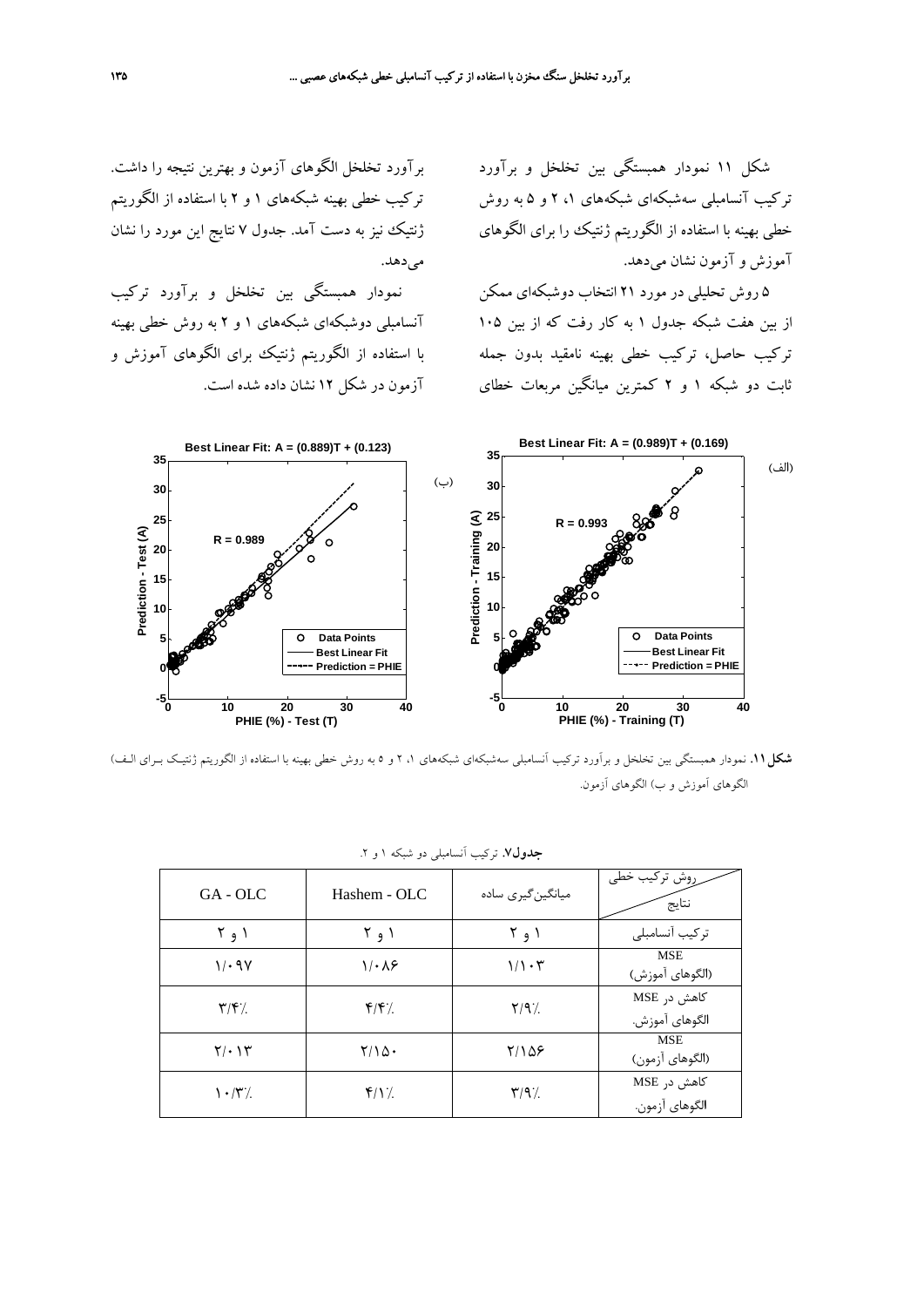

**شكل.12** نمودار همبستگي بين تخلخل و برآورد تركيب آنسامبلي دوشبكهاي شبكههاي 1 و 2 به روش خطي بهينه بـا اسـتفاده از الگـوريتم ژنتيـك بـراي الـف) الگوهاي آموزش و ب) الگوهاي آزمون.

خطي بهينه با روش الگوريتم ژنتيك نتايج بهتري داشته است؛ زيرا كاهش بيشتري در MSE برآورد تخلخل الگوهاي آزمون ايجاد كرده است. اين درحالي است كه روش تحليلي هاشم بيشترين كاهش را در MSE برآورد تخلخل الگوهاي آموزش به وجود آورده است.

بهطوركلي ميزان توانايي تركيب آنسامبلي در بهبود نتايج شبكههاي عصبي مصنوعي منفرد و افزايش دقت و كاهش خطا در حل مسئلهها تابع عواملي است. اولين عامل مؤثر در اين زمينه، نوع و ماهيت مسئله است، به اين مفهوم كه چه نوع كميتهايي ورودي شبكهها هستند و كميتهاي خروجي چه ماهيتي دارند؟ شبكههاي منفردي كه از آنها درحكم اجزاي آنسامبل استفاده ميشود نيز در كارايي تركيب آنسامبلي تأثير زيادي دارند. ازاينمنظر، مجموعة الگوهاي آموزشي، ساختار، پارامترهاي اوليه و روش آموزش شبكههاي جزء اهميت پيدا ميكند. عامل سومي كه ميتوانيم در اينجا به آن اشاره كنيم روش تركيبي است كه از آن براي ساخت تركيبات بهره ميگيريم. چنانكه ديديم تركيب با روشهاي ميانگينگيري ساده، روش تركيب خطي بهينه هاشم و

**7 نتيجهگيري**  نتايج حاصل از به كارگيري تركيب آنسامبلي در تحقيق موردي صورتگرفته در اين تحقيق نشان ميدهد كه تركيب آنسامبلي توانسته است نتايج شبكههاي عصبي مصنوعي منفرد را بهخوبي بهبود دهد. از بين همة تركيبات آنسامبلي خطي ساخته شده، تركيب خطي بهينه شش شبكه ،1 ،2 ،3 ،4 5 و 6 جدول 1 با استفاده از الگوريتم ژنتيك بهترين نتيجه را داشته است زيرا MSE برآورد تخلخل الگوهاي آزمون را بيشترين مقدار يعني 12/5% نسبت به بهترين شبكه منفرد حاصل (شبكه شماره 1 جدول 1) كاهش داده است. اين تركيب از MSE برآورد تخلخل الگوهاي آموزش 14/4% نسبت به بهترين شبكه منفرد كاسته است. از بين تركيبهاي حاصل از روشهاي تحليلي، بهترين نتيجه مربوط به تركيب نامقيد بدون جملة ثابت شبكههاي ،1 2 و 5 جدول 1 است كه MSE برآورد تخلخل الگوهاي آزمون را در مقايسه با ساير تركيبهاي ناشي از روشهاي تحليلي بيشترين مقدار يعني 4/9% نسبت به بهترين شبكه منفرد كاهش داده است. بهطوركلي در همة حالتهايي كه مورد بررسي قرار گرفته، تركيب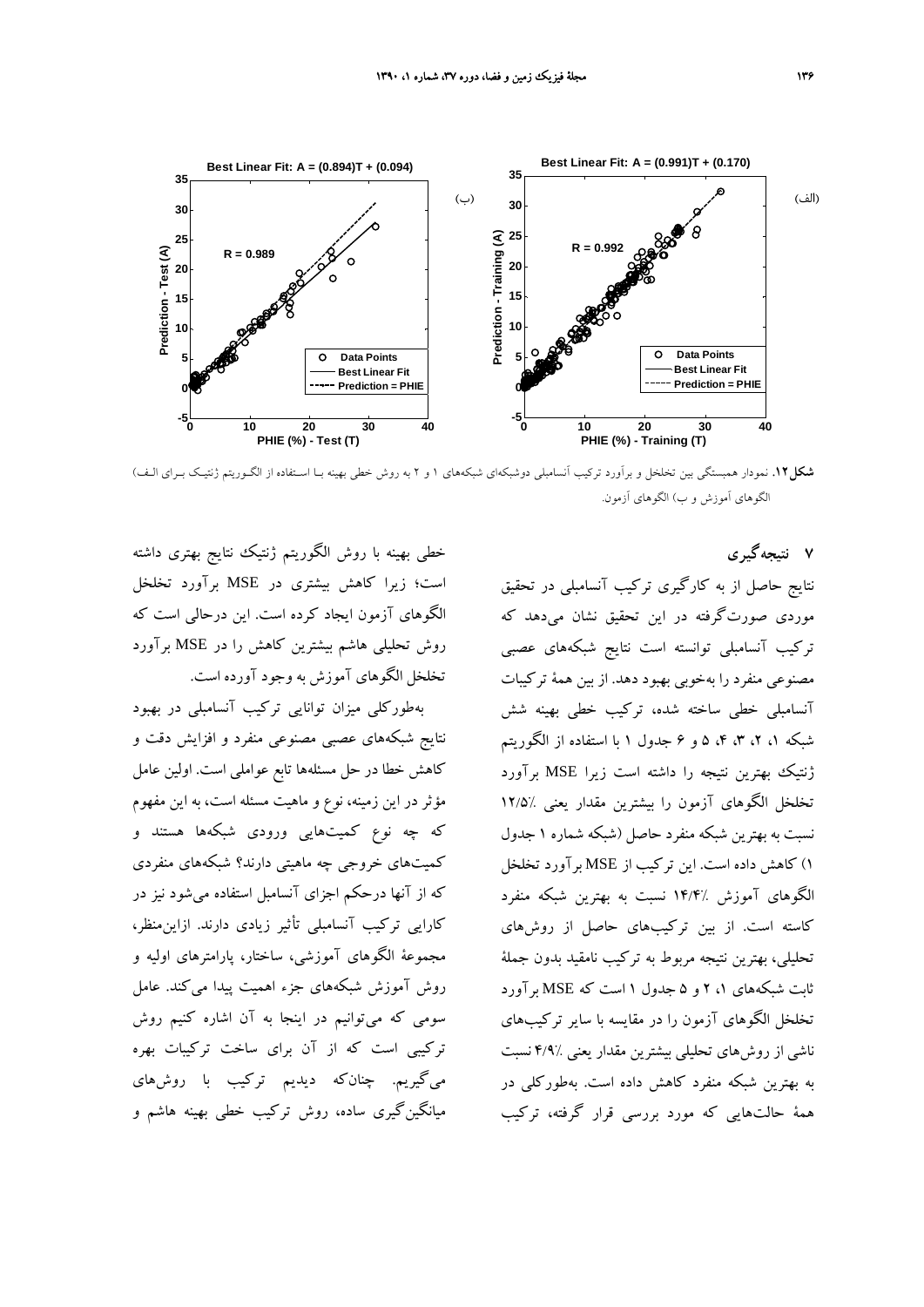Department of Petroleum Engineering and Applied Geophysics, Norwegian University of Science and Technology.

- Bhatt A. and Helle H.B., 2002, Committee neural networks for porosity and permeability prediction from well logs. Geophysical Prospecting, **50**, 645-660.
- Chen Ch.H. and Lin Z.Sh., 2006, A committee machine with empirical formulas for permeability prediction. Computer & Geosciences, **32**, 485-496.
- Fung Ch.Ch., Wong K.W. and Eren H., 1997, Modular artificial neural network for prediction of petrophysical properties from well log data. IEEE transaction on instrumentation and measurement, **46**, 1295- 1299.
- Hashem S., 1993, Optimal linear combination of neural networks. PhD thesis, School of Industrial Engineering, Purdue University.
- Hashem S., 1997, Optimal linear combination of neural networks. Neural Networks, **10**, 599- 614.
- Hashem S., Shmeiser B. and Yih Y., 1994, Optimal linear combination of neural networks: An overview. School of Industrial Engineering, Purdue University.
- Haykin S., 1999, Neural networks: A comprehensive foundation. Prentice-Hall, Inc.
- Hearst J.R., Nelson P.H. and Paillet F.L., 2000, Well logging for physical properties, A hand book for geophysicists, geologists and engineers. John Wiley and Sons Ltd.
- Helle H.B., Bhatt A. and Ursin B., 2001, Porosity and permeability prediction from wireline logs using artificial neural networks: A North Sea case study. Geophysical Prospecting**, 49,** 431- 444**.**
- Huang Z., Shimeld J., Williamson M. and Katsube J., 1996, Permeability prediction with artificial neural neural network modeling in the Venture gas field offshore eastern Canada. Geophysics, **61**, 422-436.
- Huang Z. and Williiamson M., 1997, Determination of porosity and permeability in reservoir intervals by artificial neural network modelling offshore eastern Canada. Petroleum Geoscience, **3**, 245-258.
- Naftaly U., Intrator N. and Horn D., 1997, Optimal ensemble averaging of neural networks. Computation of Neural Systems, **8**, 283-296.
- Parmanto B., Munro P.W. and Doyle H.R., 1996, Reducing variance of committee predictions

تركيب خطي با استفاده از الگوريتم ژنتيك نتايج متفاوتي دارند. بههرحال توانايي (يا ناتواني) تركيب آنسامبلي در بهبود نتايج شبكههاي عصبي مصنوعي منفرد و همچنين مقدار بهبود صورت گرفته، از يك مسئله به مسئله ديگر متفاوت است و بنابراين در اين مورد نميتوان يك اظهارِنظريا نتيجهگيري كلي ابراز داشت.

## **تشكر و قدرداني**

از آقاي دكتر پويان، معاون محترم پژوهشي دانشگاه صنعتي شاهرود بهخاطر راهنماييهاي ارزندهشان و همچنين از آقاي مهندس ماشاءا... رحيمي، كارشناس ارشد مديريت اكتشاف شركت ملي نفت بهخاطر در اختيار قرار دادن دادههاي مورد نياز اين مقاله و راهنماييهاي با ارزش به نگارندگان، تشكر و قدرداني ميشود.

#### **منابع**

افشارحرب، ع،. ،1381 زمينشناسي نفت، انتشارات دانشگاه پيام نور.

- حسني پاك، ع.ا. و شرفالدين، م،. ،1380 تحليل دادههاي اكتشافي، انتشارات دانشگاه تهران.
- خسروتهراني، خ،. ،1383 زمينشناسي ايران، انتشارات دانشگاه پيام نور، چاپ پنجم.
- رحيمي، م،. ،1381 تعبير و تفسير لرزهاي ناحيه پارس جنوبي در افقهاي آسماري، جهرم، سروك، داريان، فهليان، سورمه، كنگان، نار و فراقون، مديريت اكتشاف شركت ملي نفت ايران.
- زارعي، س،. موحد، ب،. باقري، ع.م. و مرداني، ع،. ،1386 ارزيابي تراوايي سازند كنگان با استفاده از دادههاي نگار CMR و مغزه در ميدان پارس جنوبي، بيست و ششمين گردهمايي علوم زمينشناسي.
- Bhatt A., 2002, Reservoir properties from well logs using neural networks. PhD thesis,